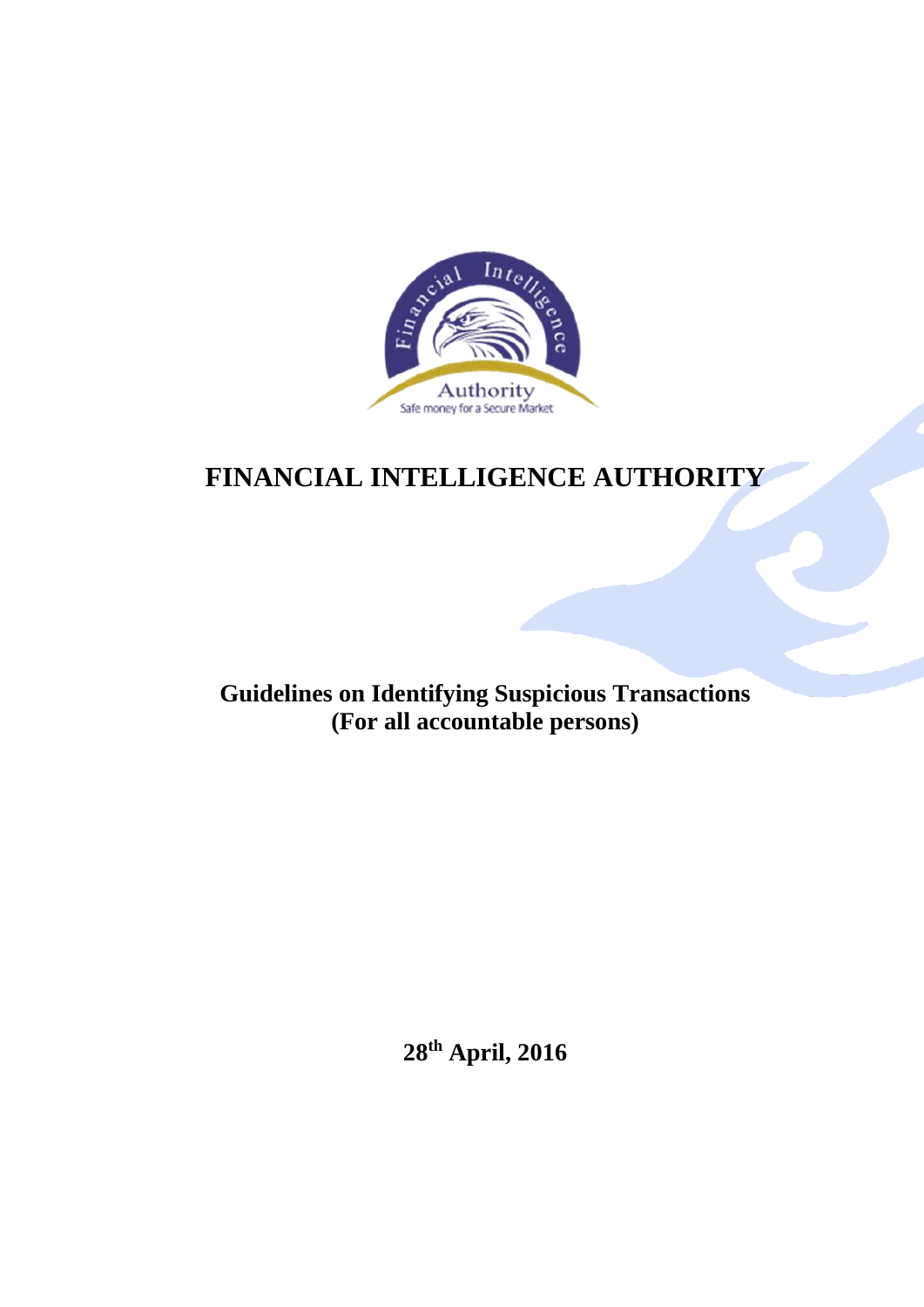## **GUIDANCE NOTE 3 – GUIDELINES TO ALL ACCOUNTABLE PERSONS UNDER THE**  *ANTI-MONEY LAUNDERING ACT, 2013,* **WITH RESPECT TO IDENTIFYING SUSPICIOUS TRANSACTIONS**

## **Preamble**

These guidelines are hereby issued by the Financial Intelligence Authority pursuant to *s.20 (d) of the Anti-Money Laundering Act, 2013*. These Guidelines take immediate effect, and are specifically for the purpose of providing indicators to accountable persons for the identification of suspicious transactions.

A suspicious transaction is defined in *s.1 of the Anti-Money Laundering Act, 2013,* as a transaction which is inconsistent with a customer's known legitimate business or personal activities or with the normal business for that type of account or business relationship, or a complex and unusual transaction or complex and unusual pattern of transaction.

The guidelines offer indicators to assist persons involved in business to identify those situations where transactions should raise questions or give rise to a sense of discomfort, apprehension or mistrust. They are therefore merely examples of factors that may be helpful when evaluating transactions. The list is not exhaustive and does not cover every possible situation. These indicators should not be viewed in isolation and should always be taken into consideration in conjunction with all other circumstances pertaining to a particular transaction.

The guidelines are provided as general information only and are not intended to act as a substitute for your own assessment, based on your judgement, knowledge as well as on the specific circumstances of the transaction.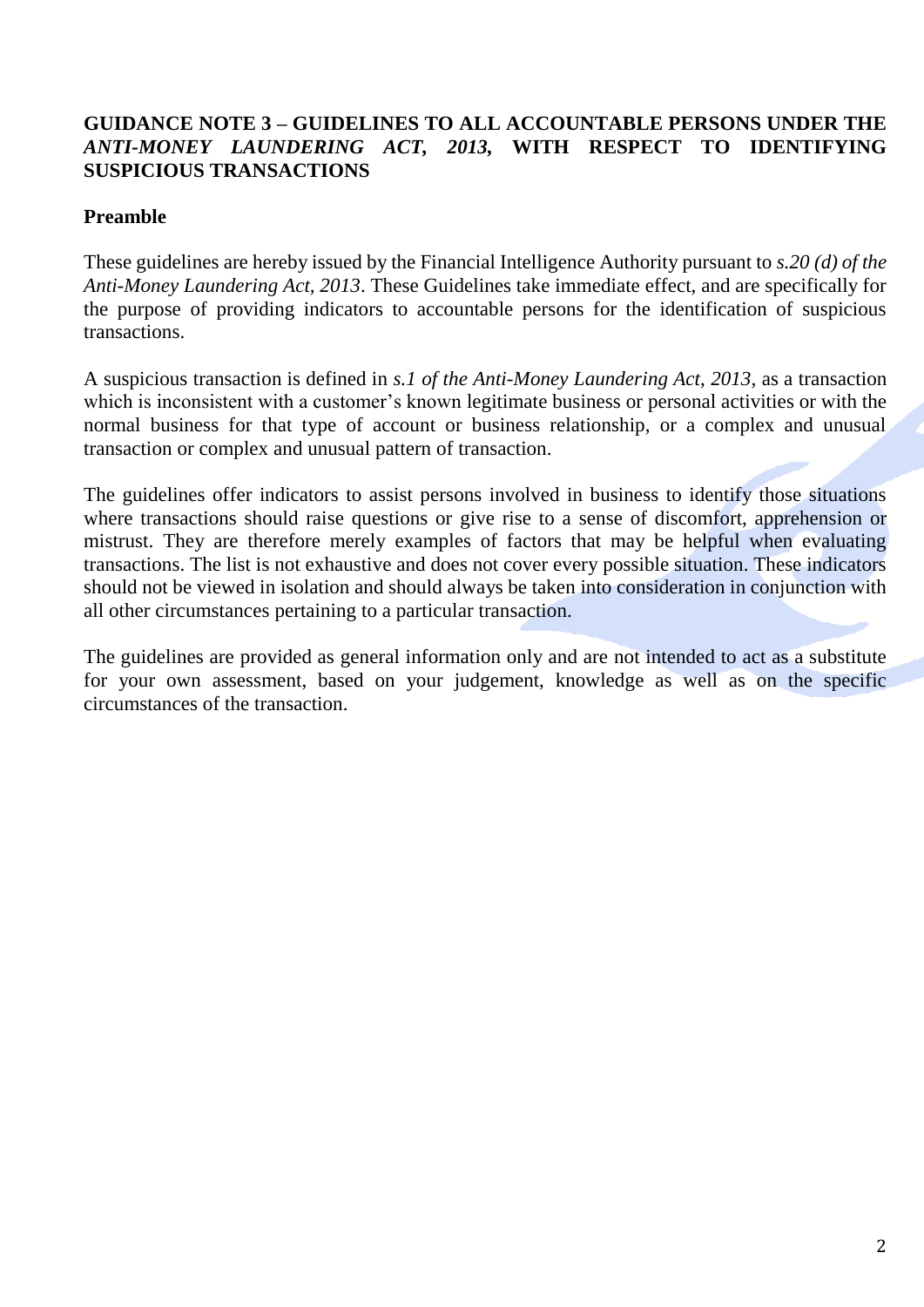## **These guidelines are issued to accountable persons as listed in the second schedule of the** *Anti-Money Laundering Act, 2013;*

- 1. Advocates as defined in the Advocates Act, Notaries licensed and certified under the Notaries Public Act, Accountants as defined in the Accountants Act, and other independent legal professionals and accountants. 1
- 2. A board of executors or a trust company or any other person that invests, keeps in safe custody, controls, or administers trust property within the meaning of the Trustees Act.
- 3. Casinos (which also includes internet casinos).
- 4. Real estate agents.
- 5. Dealers in precious metals and gems.
- 6. Trust and company service providers not covered elsewhere in this Schedule which as a business provide any of the following services to third parties— (a) acting as a formation agent of legal persons;
	- (a) acting as a formation agent of legal persons;
	- (b) acting as (or arranging for another person to act as) a director or secretary of a company, a partner of a partnership, or a similar position in relation to other legal persons;
	- (c) providing a registered office, business address or accommodation, correspondence or administrative address for a company, a partnership or any other legal person or arrangement;
	- (d) acting as (or arranging for another person to act as) a trustee of an express trust;
	- (e) Acting as (or arranging for another person to act as) a nominee shareholder for another person.
- 7. A financial institution as defined in the Financial Institutions Act.
- 8. A broker, dealer or investment advisor licensed under the Capital Markets Authority Act.
- 9. An insurance company licensed under the Insurance Act.
- 10.Registrars of Companies.
- 11.Registrars of Land.

<u>.</u>

 $1$ This refers to sole practitioners, partners or employed professionals within professional firms. It is not meant to refer to 'internal' professionals that are employees of other types of business nor to professionals working for government agencies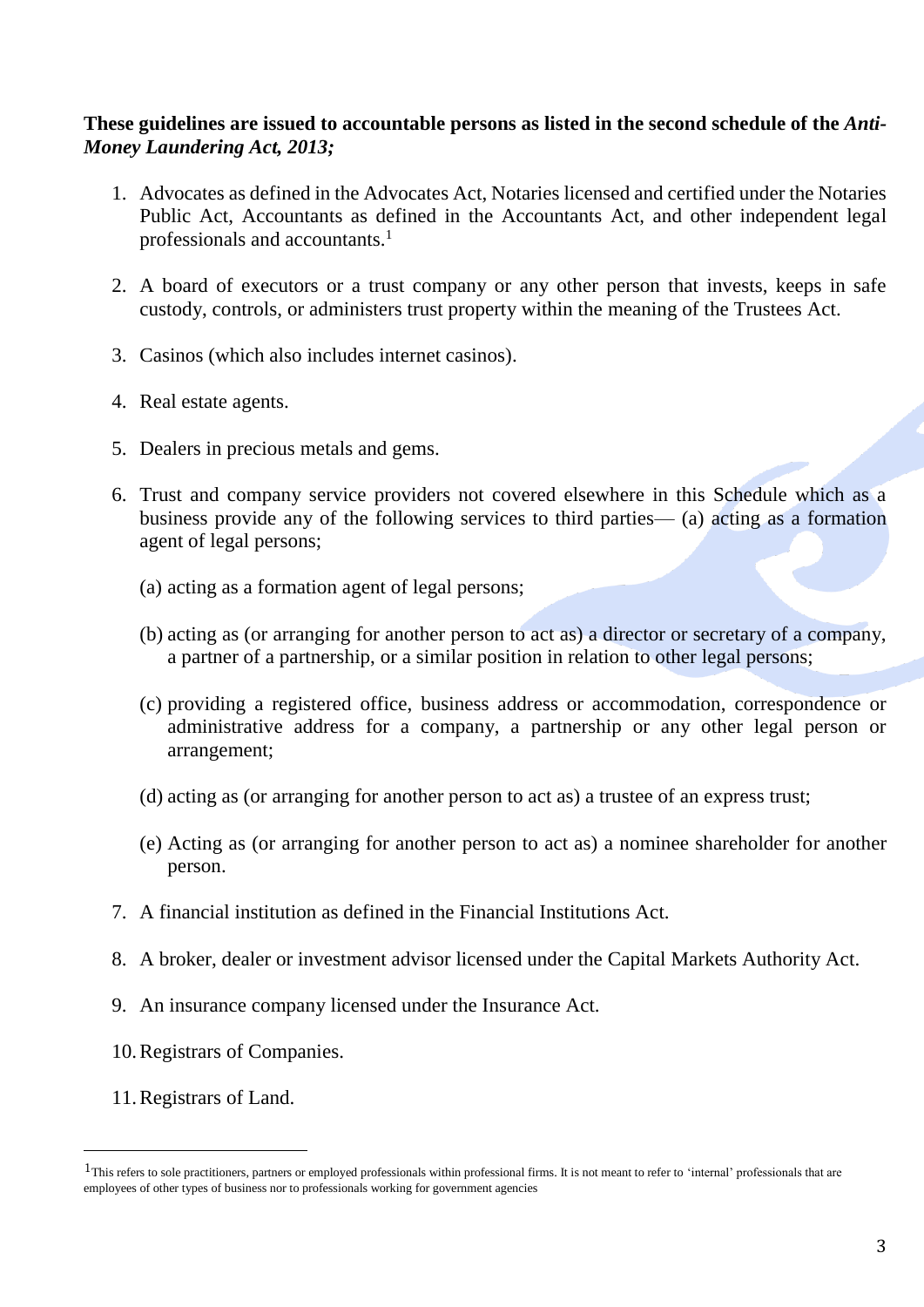- 12.The Uganda Investment Authority.
- 13.All licensing authorities in Uganda.
- 14.Any other person who conducts the business of:
	- (a) acceptance of deposits and other repayable funds from the public including private banking;
	- (b) lending including, inter alia, consumer credit, mortgage credit, factoring with or without recourse, and finance of commercial transactions;
	- (c) financial leasing (not including financial leasing arrangements in relation to consumer products);
	- (d) the transfer of money or value; 2
	- (e) issuing and managing means of payment e.g., credit and debit cards, cheques, traveller's checks, money orders, bankers' drafts, electronic money;
	- (f) financial guarantees and commitments;
	- (g) trading in:

<u>.</u>

- (i) Money market instruments (cheques, bills, CDs, derivatives, etc.),
- (ii) foreign exchange,
- (iii) exchange, interest rate and index instruments,
- (iv) transferable securities,
- (v) commodity futures trading;
- (h) participation in securities issues and provision of financial services related to such issues;
- (i) individual and collective portfolio management;
- (j) safekeeping and administration of cash or liquid securities on behalf of other persons;
- (k) otherwise investing, administering or managing funds or money on behalf of other persons;

<sup>2</sup> This applies to financial activity in both the formal and informal sector, e.g. Alternative remittance activity. It does not apply to any natural or legal person that provides other persons solely with message or other support systems for transmitting funds.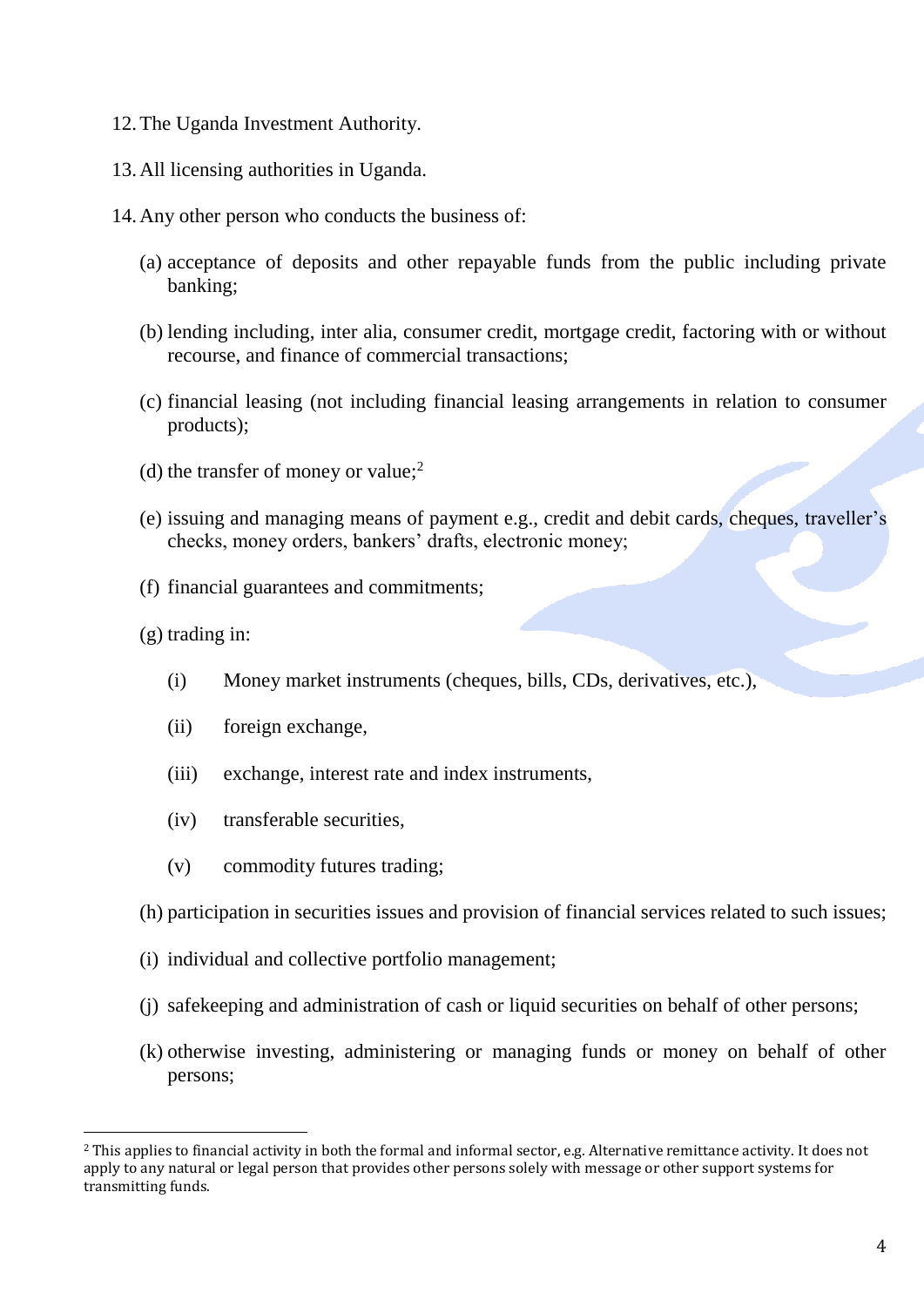- (l) underwriting and placement of life insurance and other investment related insurance , including non-life insurance business;<sup>3</sup>
- (m) Money and currency changing.
- 15. Non-governmental organizations, churches and other charitable organizations.



<u>.</u>

<sup>&</sup>lt;sup>3</sup> This applies to both insurance undertakings and to insurance intermediaries (agents and brokers).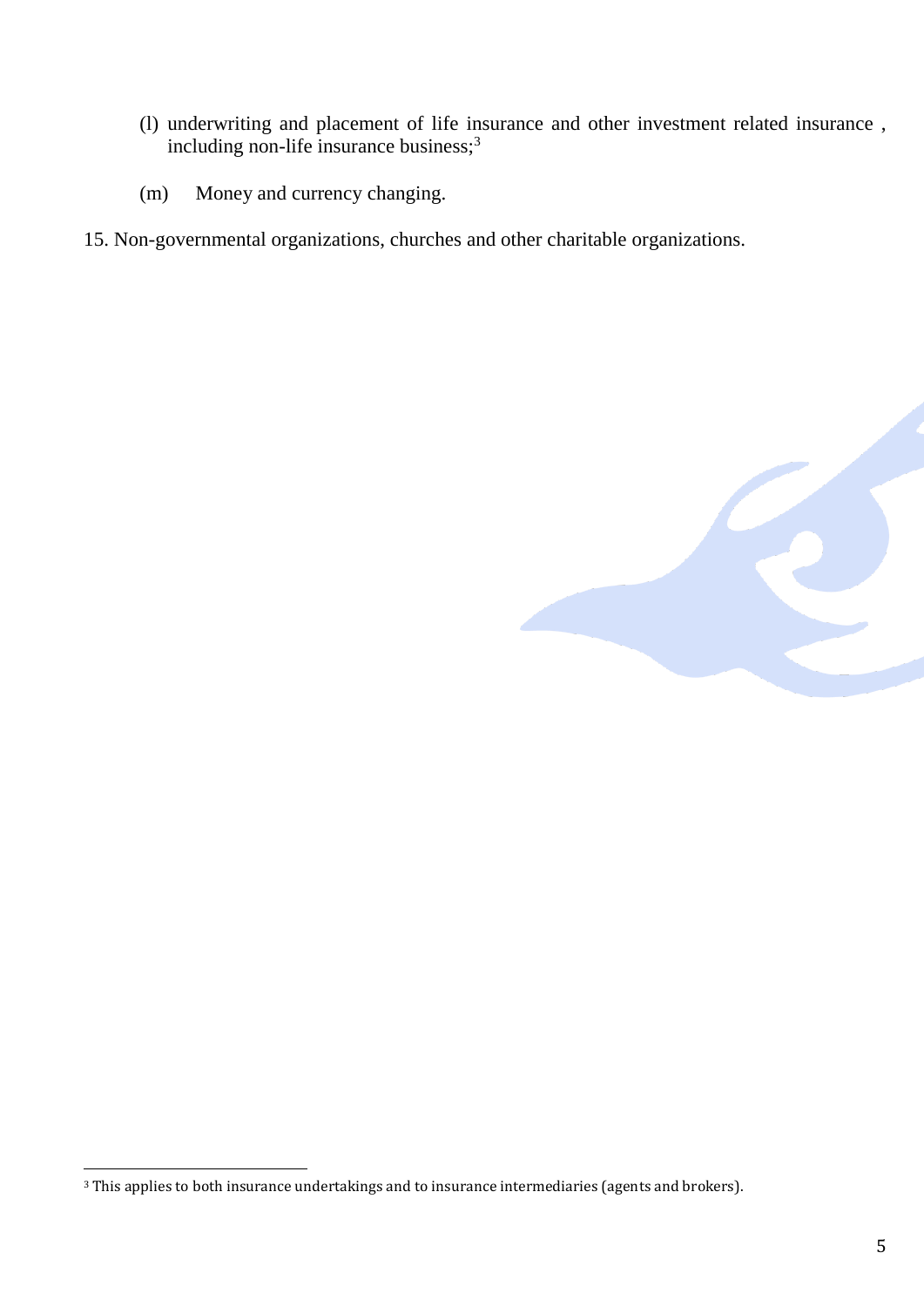# **The Guidelines**

The Financial Intelligence Authority hereby guides as follows;

## **INDICATORS FOR SUSPICIOUS TRANSACTIONS.**

## **PART 1 – GENERAL**

#### **1. General Indicators**

- (i) Client admits or makes statements about involvement in criminal activities.
- (ii) Client does not want correspondence sent to home address.
- (iii) Client appears to have accounts with several financial institutions in one area for no apparent reason.
- (iv) Client conducts transactions at different physical locations in an apparent attempt to avoid detection.
- (v) Client repeatedly uses an address but frequently changes the names involved.
- (vi) Client is accompanied and watched at all relevant times.
- (vii) Client shows uncommon curiosity about internal systems, controls and policies.
- (viii) Client has only vague knowledge of the amount of a deposit.
- (ix) Client presents confusing details about the transaction or knows few details about its purpose.
- (x) Client over justifies or explains the transaction.
- (xi) Client is secretive and reluctant to meet bank officials in person in regard to an account or transactions involving the client.
- (xii) Client is nervous, not in touch with the transaction.
- (xiii) Client is involved in transactions that are suspicious but seems blind to being involved in money laundering activities.
- (xiv) Client's home or business telephone number has been disconnected or there is no such number when an attempt is made to contact client shortly after opening account.
- (xv) Normal attempts to verify the background of a new or prospective client are difficult.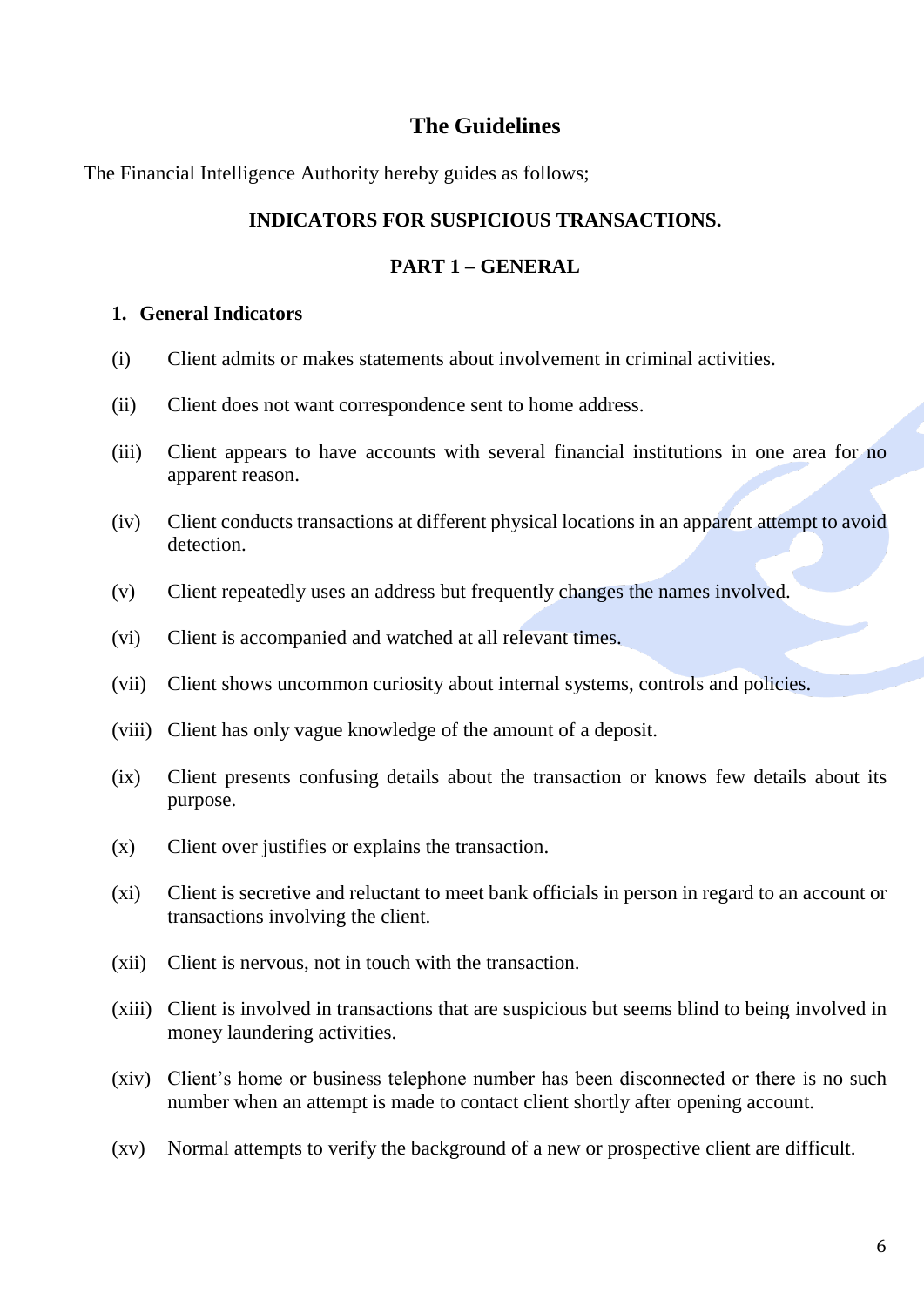- (xvi) Client appears to be acting on behalf of a third party, but does not tell you.
- (xvii) Client is involved in activity out-of-keeping for that individual or business.
- (xviii) Client insists that a transaction be done quickly.
- (xix) Inconsistencies appear in the client's presentation of the transaction.
- (xx) The transaction does not appear to make sense or is out of keeping with usual or expected activity for the client.
- (xxi) Client appears to have recently established a series of new relationships with different financial entities.
- (xxii) Client attempts to develop close rapport with staff.
- (xxiii) Client uses aliases and a variety of similar but different addresses.
- (xxiv) Client spells his or her name differently from one transaction to another.
- (xxv) Client provides false information or information that you believe is unreliable.
- (xxvi) Client offers you money, gratuities or unusual favours for the provision of services that may appear unusual or suspicious.
- (xxvii)You are aware that a client is the subject of a money laundering investigation.
- (xxviii) You are aware or you become aware, from a reliable source (that can include media or other open sources), that a client is suspected of being involved in illegal activity.
- (xxix) A new or prospective client is known to you as having a questionable legal reputation or criminal background.
- (xxx) Transaction involves a suspected shell entity (that is, a corporation that has no assets, operations or other reason to exist).
- (xxxi) Client initiates a transaction that is likely to be deemed suspicious and stops midway for whatever reason for example claiming to be in a hurry and will complete transaction later but does not.
- (xxxii)Client stays in banking hall for longer durations than necessary either prior to or after making transaction.
- (xxxiii) The parties to the transaction (owner, beneficiary, etc.) are from countries known to support terrorist activities and organizations.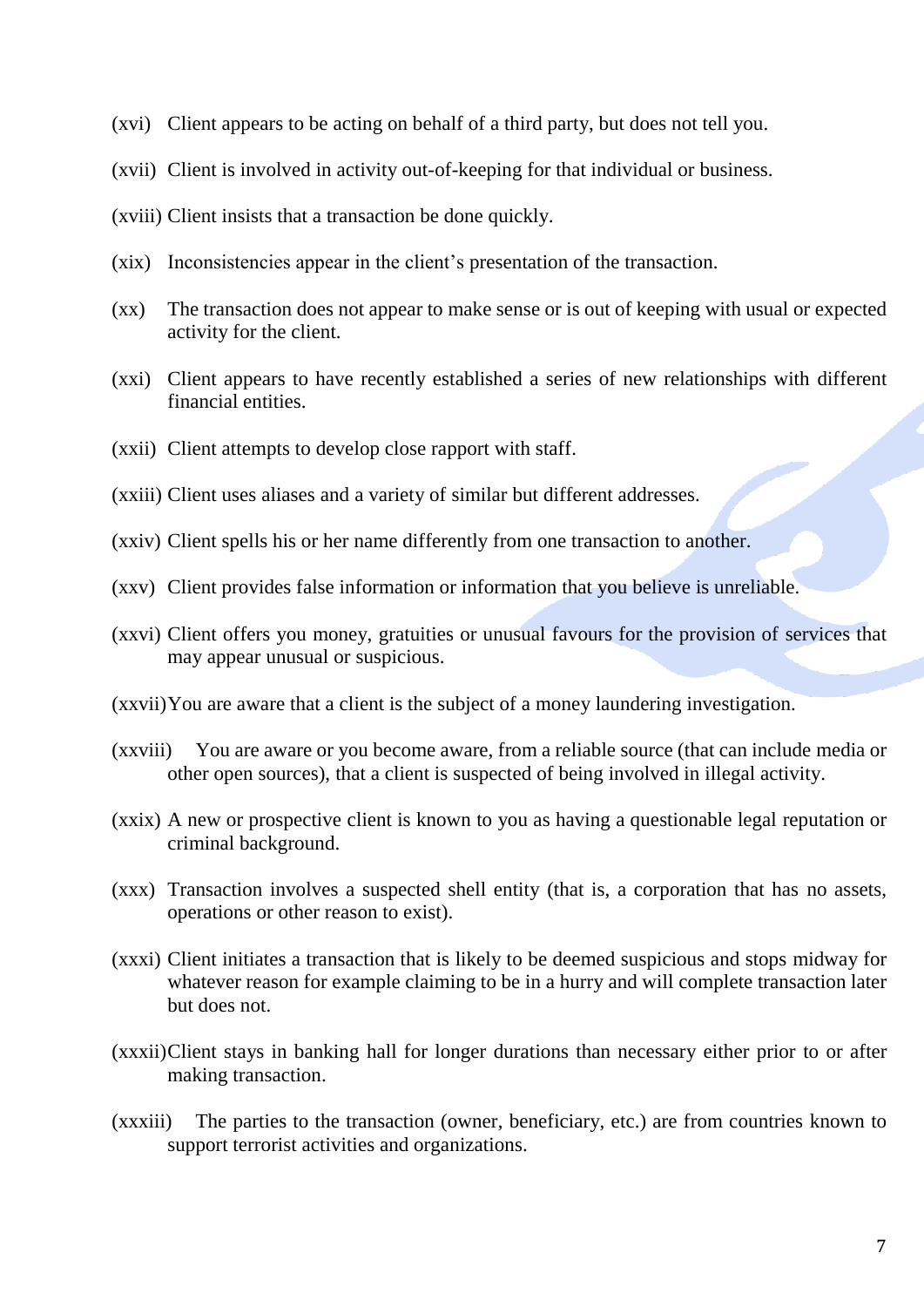(xxxiv) Use of false corporations, including shell-companies in transactions.

(xxxv)Client and client associations are included in the United Nations 1267 Sanctions list.

- (xxxvi) Media reports that the account holder is linked to known terrorist organizations or is engaged in terrorist activities.
- (xxxvii) Beneficial owner of the account not properly identified.
- (xxxviii) Use of nominees, trusts, family member or third party accounts.
- (xxxix) Use of false identification by the client or client associations.
- (xl) Abuse of non-profit organization.

## **(a) Knowledge of reporting or record keeping requirements**

- (i) Client attempts to convince an employee not to complete any documentation required for the transaction.
- (ii) Client makes inquiries that would indicate a desire to avoid reporting.
- (iii) Client has unusual knowledge of the law in relation to suspicious transaction reporting.
- (iv) Client seems very conversant with money laundering or terrorist financing activity issues.
- (v) Client is quick to volunteer that funds are "clean" or "not being laundered".
- (vi) Client appears to be structuring amounts to avoid record keeping, client identification or reporting thresholds.

# **(b)Identity documents**

- (i) Client provides doubtful or vague information.
- (ii) Client produces seemingly false, inaccurate or altered identification.
- (iii) Client refuses to produce personal identification documents.
- (iv) Client is unable to provide original personal identification documents.
- (v) Client wants to establish identity using something other than his or her personal identification documents.
- (vi) Client's supporting documentation lacks important details such as a phone number.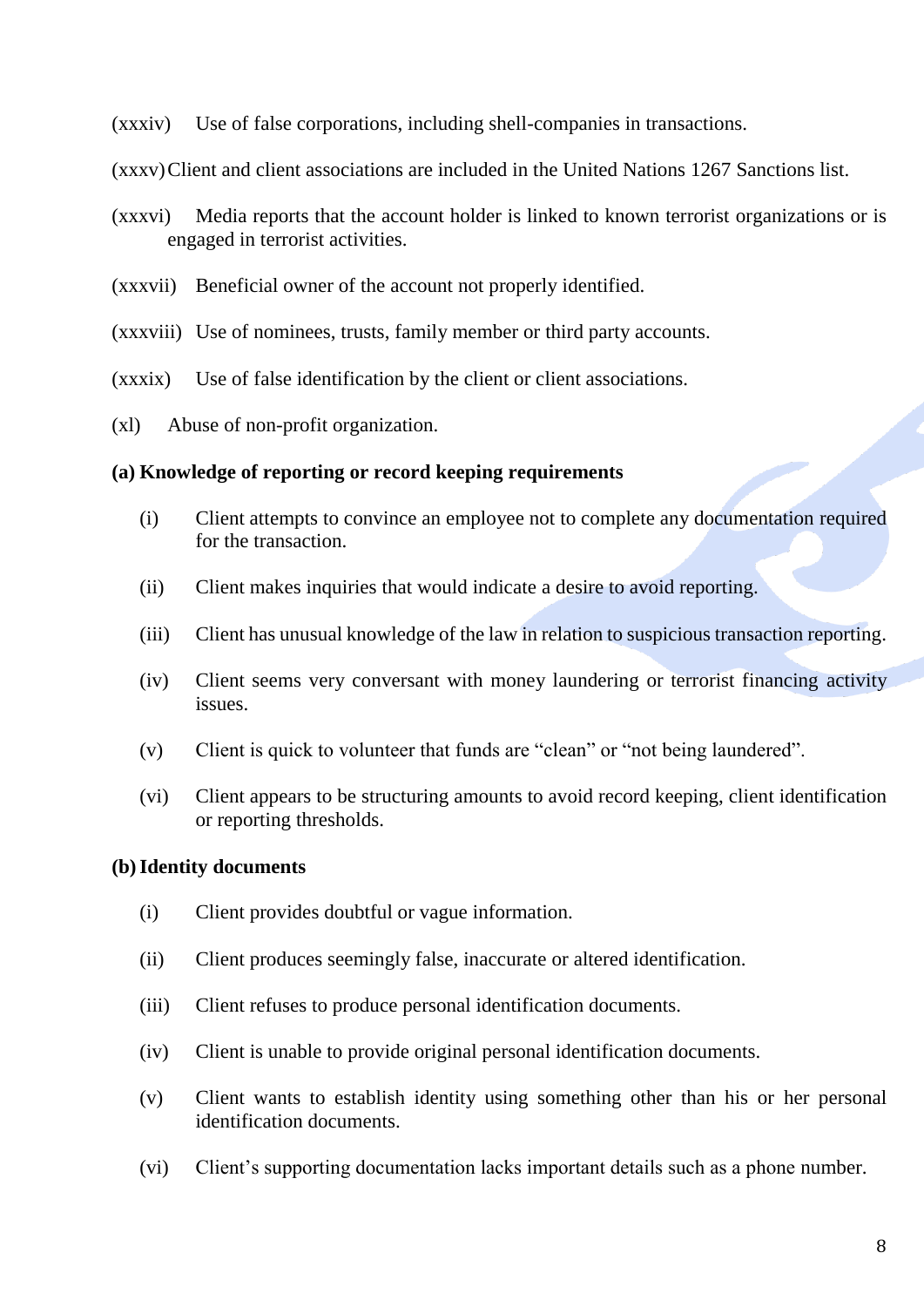- (vii) Client inordinately delays presenting corporate documents.
- (viii) All identification presented is foreign or cannot be checked for some reason.
- (ix) All identification documents presented appear new or have recent issue dates.
- (x) Client presents different identification documents at different times.
- (xi) Client alters the transaction after being asked for identity documents.

## **(c) Cash transactions**

- (i) Client starts conducting frequent cash transactions in large amounts when this has not been a normal activity for the client in the past.
- (ii) Client frequently exchanges small notes for large ones.
- (iii) Client uses notes in denominations that are unusual for the client, when the norm in that business is different.
- (iv) Client consistently makes cash transactions that are just under the reporting threshold amount in an apparent attempt to avoid the reporting threshold (for example between UGX 19,000,000 and UGX 20,000,000).
- (v) Client presents uncounted funds for a transaction. Upon counting, the client reduces the transaction to an amount just below that which could trigger reporting requirements.
- (vi) Client conducts a transaction for an amount that is unusual compared to amounts of past transactions.
- (vii) Client asks you to hold or transmit large sums of money or other assets when this type of activity is unusual for the client.
- (viii) Shared address for individuals involved in cash transactions, particularly when the address is also for a business location, or does not seem to correspond to the stated occupation (for example, student, unemployed, self-employed, etc.).
- (ix) Stated occupation of the client is not in keeping with the level or type of activity (for example a student or an unemployed individual makes daily maximum cash withdrawals at multiple locations over a wide geographic area).
- (x) Cash is transported by a cash courier.
- (xi) Large transactions using a variety of denominations.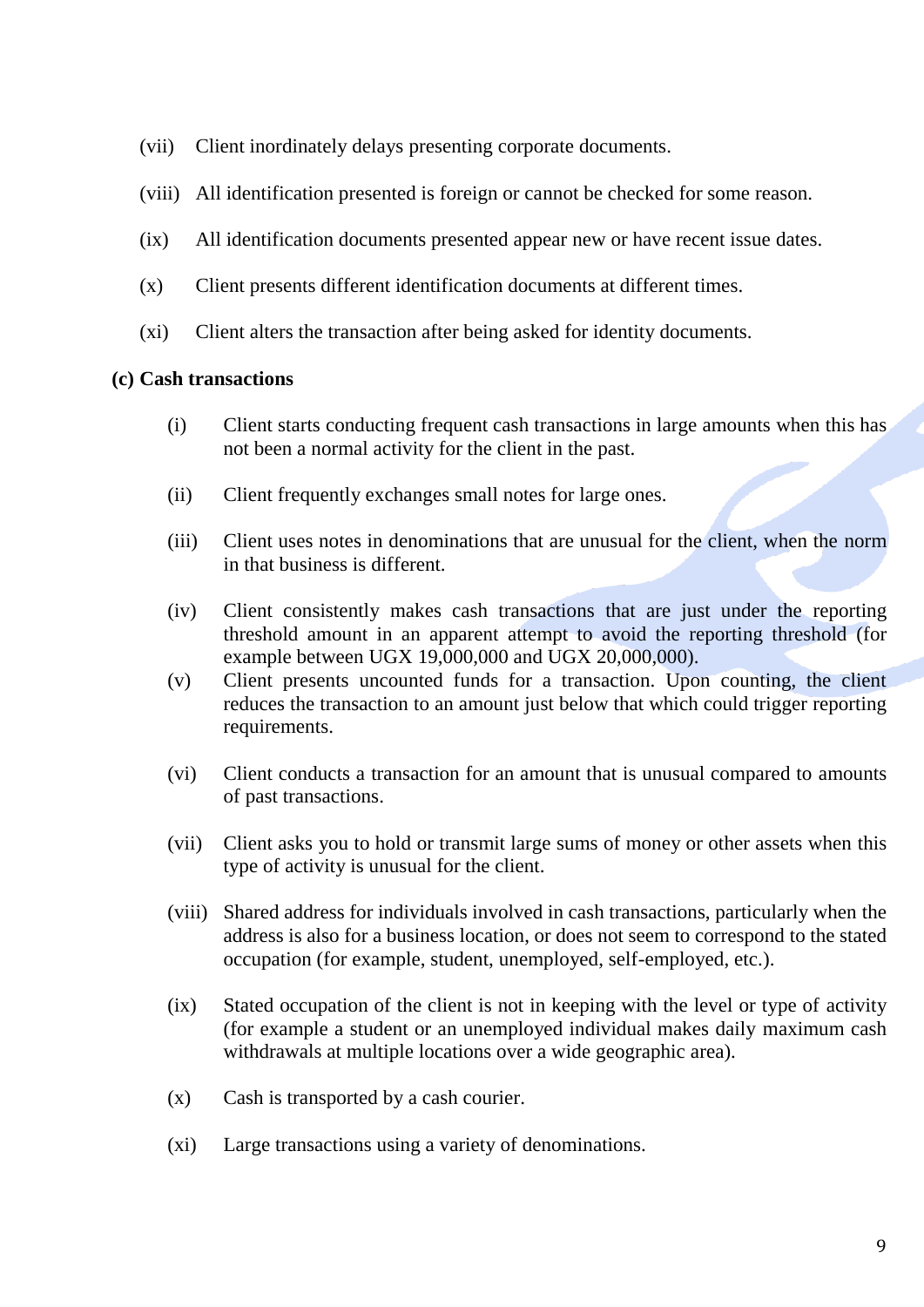## **(d) Economic purposes**

- (i) Transaction seems to be inconsistent with the client's apparent financial standing or usual pattern of activities.
- (ii) Transaction appears to be out of the normal course for industry practice or does not appear to be economically viable for the client.
- (iii) Transaction is unnecessarily complex for its stated purpose.
- (iv) Activity is inconsistent with what would be expected from declared business.
- (v) A business client refuses to provide information to qualify for a business discount.
- (vi) No business explanation for size of transactions or cash volumes.
- (vii) Transactions of financial connections between businesses that are not usually connected (for example, a company dealing in food products transacting with a company dealing in electronic gadgets).
- (viii) Transaction involves non-profit or charitable organization for which there appears to be no logical economic purpose or where there appears to be no link between the stated activity of the organization and the other parties in the transaction.

## **(e) Transactions involving accounts**

- (i) Opening accounts when the client's address is outside the local service area.
- (ii) Opening accounts in other people's names.
- (iii) Opening accounts with names very close to other established business entities.
- (iv) Attempting to open or operating accounts under a false name.
- (v) Account with a large number of small cash deposits and a small number of large cash withdrawals.
- (vi) Funds are being deposited into several accounts, consolidated into one and transferred outside the country.
- (vii) Client frequently uses many deposit locations outside of the home branch location.
- (viii) Multiple transactions are carried out on the same day at the same branch but with apparent attempt to use different tellers.
- (ix) Activity far exceeds activity projected at the time of opening of the account.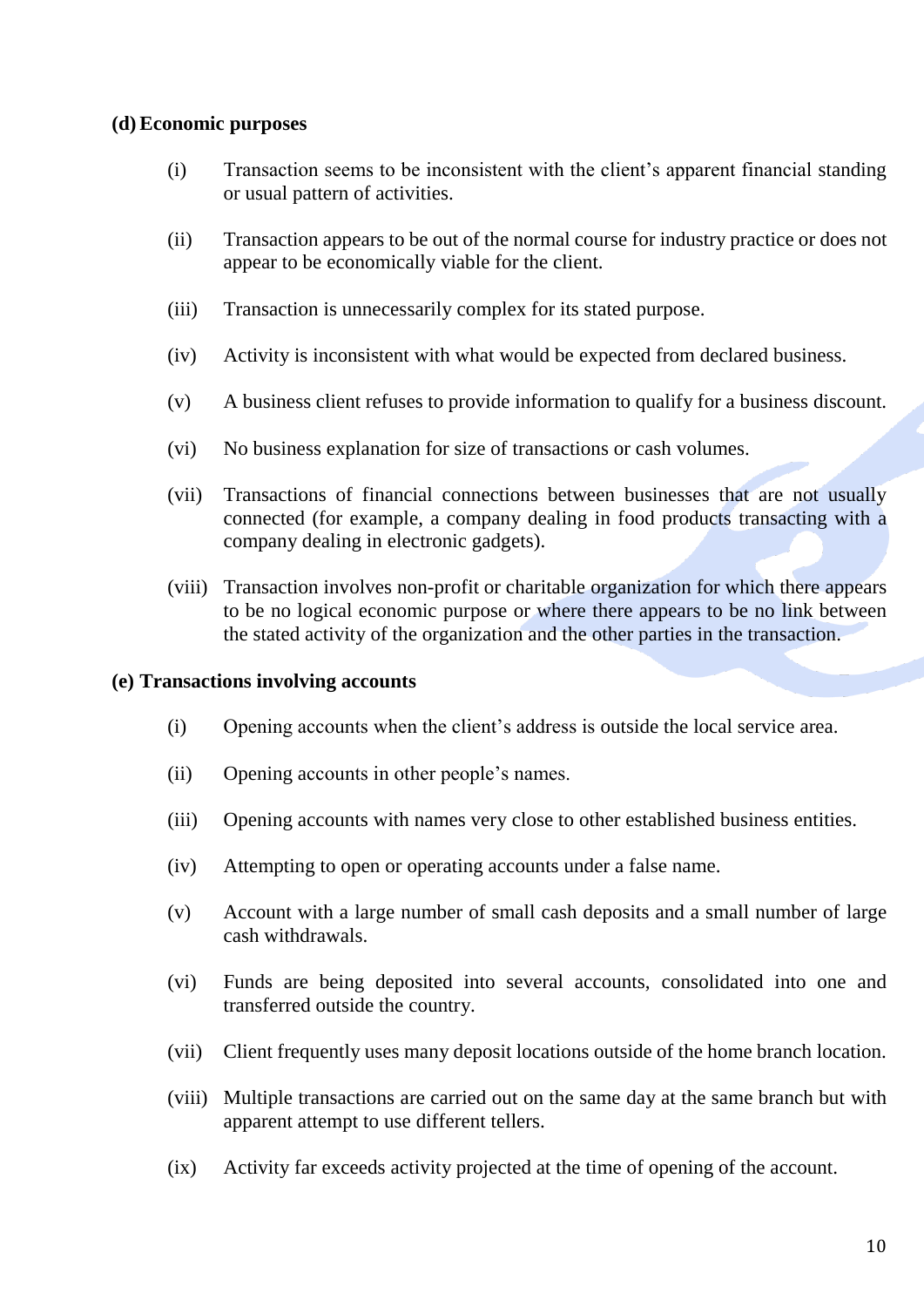- (x) Opening of multiple accounts, some of which appear to remain dormant for extended periods.
- (xi) Account that was reactivated from inactive or dormant status suddenly sees significant activity.
- (xii) Reactivated dormant account containing a minimal sum suddenly receives a deposit or series of deposits followed by frequent cash withdrawals until the transferred sum has been removed.
- (xiii) Large transfers from one account to other accounts that appear to be pooling money from different sources.
- (xiv) Multiple deposits are made to a client's account by third parties.
- (xv) Deposits or withdrawals of multiple monetary instruments, particularly if the instruments are sequentially numbered.
- (xvi) Frequent deposits of bearer instruments (for example, cheques, money orders) in amounts just below a determined threshold.
- (xvii) Unusually large cash deposits by a client with personal or business links to an area associated with illegal activity.
- (xviii) Regular return of cheques for insufficient funds.
- (xix) Correspondent accounts being used as "pass-through" points from foreign jurisdictions with subsequent outgoing funds to another foreign jurisdiction.
- (xx) Multiple personal and business accounts are used to collect and then funnel funds to a small number of foreign beneficiaries, particularly when they are in locations of concern, such as countries known or suspected to facilitate money laundering activities.

## **(f) Transactions involving areas outside the country.**

- (i) Client and other parties to the transaction have no apparent ties to Uganda.
- (ii) Transaction crosses many international lines.
- (iii) Use of a credit card issued by a foreign bank that does not operate in Uganda by a client that does not live and work in the country of issue.
- (iv) Cash volumes and international remittances in excess of average income for migrant worker clients.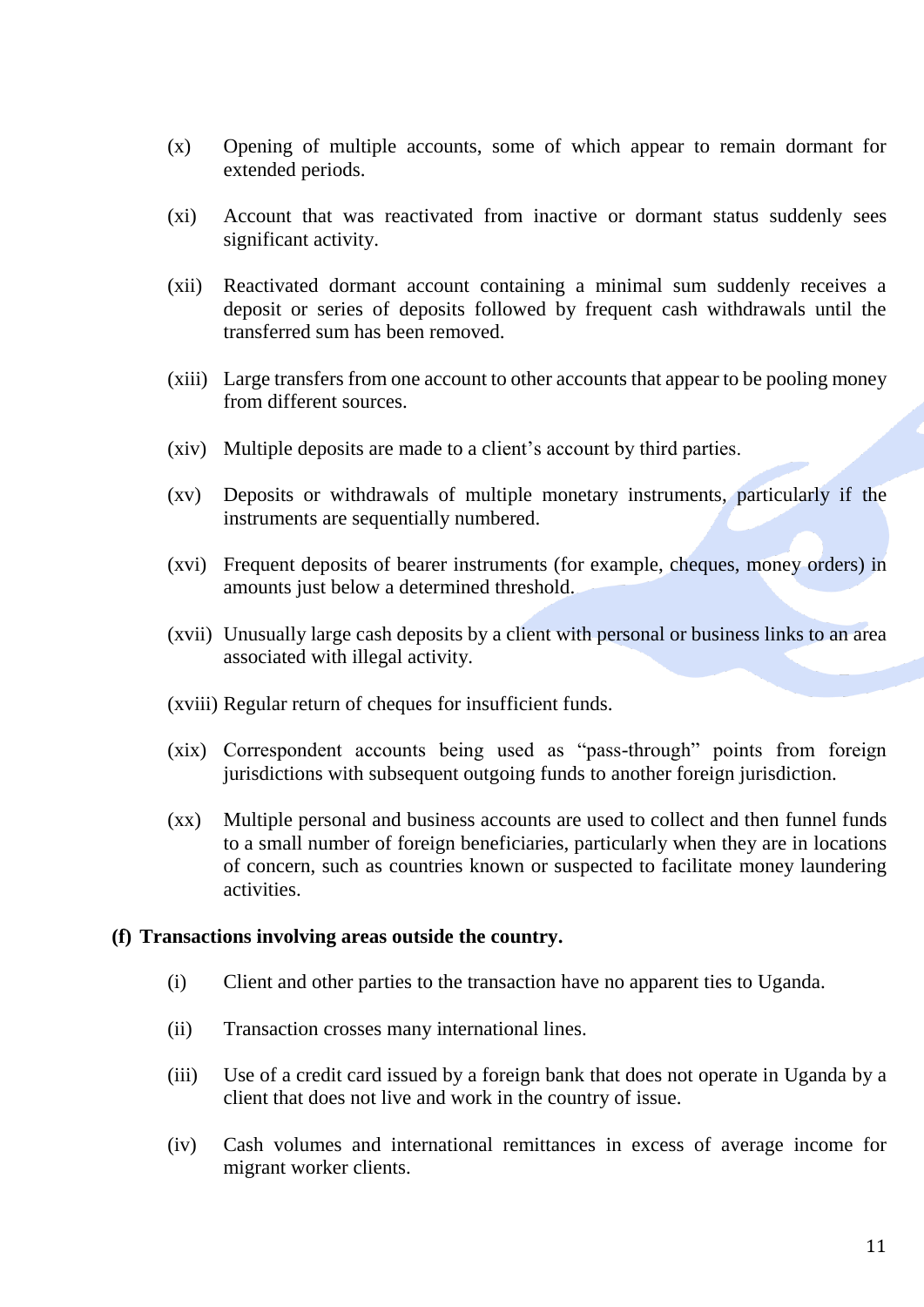- (v) Transactions involving high-volume international transfers to third party accounts in countries that are not usual remittance corridors.
- (vi) Transaction involves a country known for highly secretive banking and corporate law.
- (vii) Transactions involving countries deemed by the Financial Action Task Force as requiring enhanced surveillance.
- (viii) Foreign currency exchanges that are associated with subsequent wire/ electronic transfers to locations of concern, such as countries known or suspected to facilitate money laundering activities.
- (ix) Deposits followed within a short time by wire/electronic transfer of funds to or through locations of concern, such as countries known or suspected to facilitate money laundering activities.
- (x) Transaction involves a country where illicit drug production or exporting may be prevalent, or where there is no effective anti-money-laundering system.
- (xi) Transaction involves a country known or suspected to facilitate money laundering activities.

# **PART 2 – INDUSTRY-SPECIFIC INDICATORS.**

In addition to the general indicators outlined above, the following industry-specific indicators may point to a suspicious or unusual transaction, whether completed or attempted. Depending on the services you provide, you may need information about indicators in more than one of the following guidelines.

## **2. Financial Institutions**

The following indicators are for your consideration if you are an institution that opens/maintains accounts and holds deposits on behalf of individuals or entities.

## **(1) Personal transactions**

- (a) Client appears to have accounts with several financial institutions in one geographical area.
- (b) Client has no employment history but makes frequent large transactions or maintains a large account balance.
- (c) The flow of income through the account does not match what was expected based on stated occupation of the account holder or intended use of the account.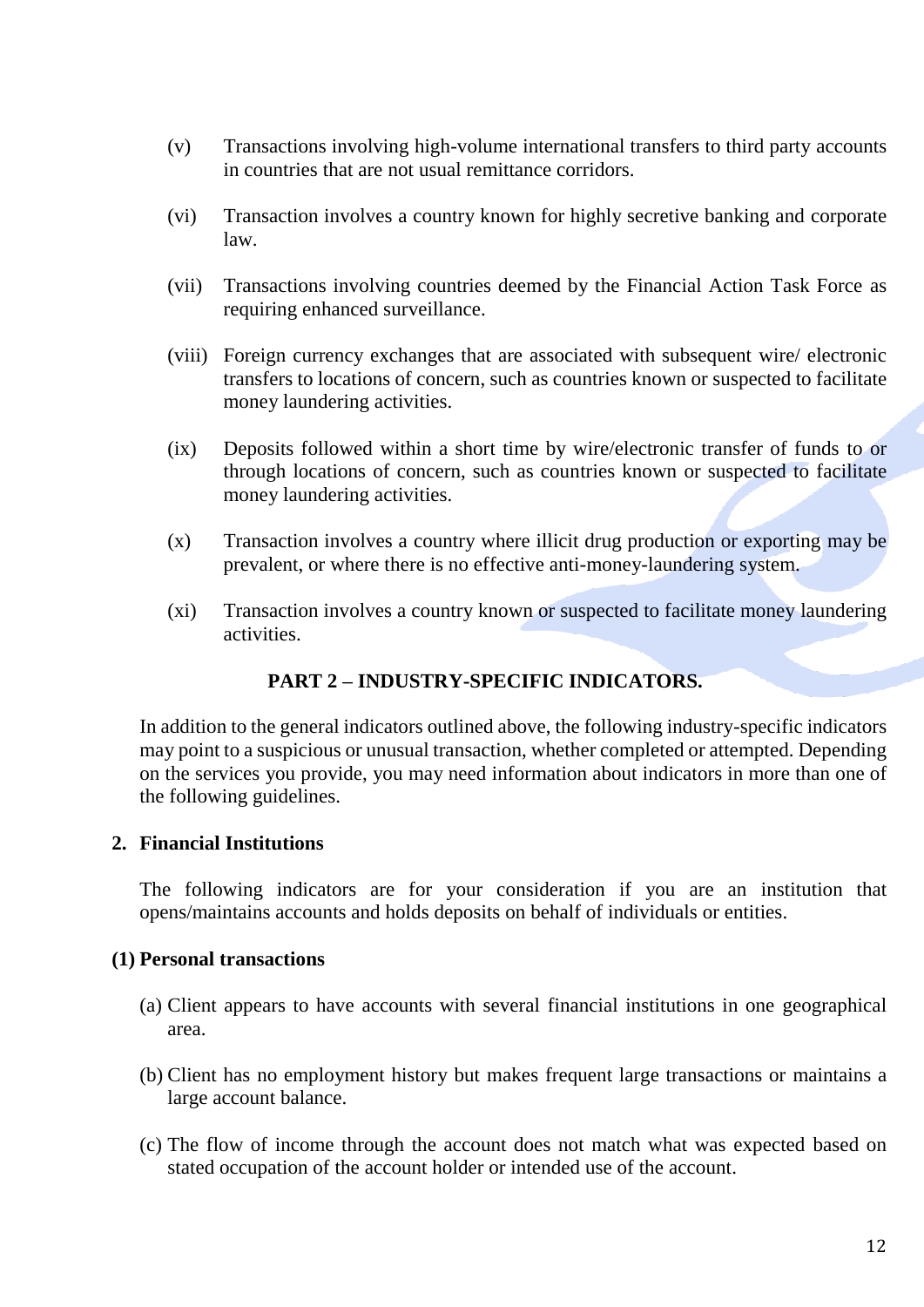- (d) Client makes one or more cash deposits to general account of foreign correspondent bank (i.e., pass-through account).
- (e) Client makes frequent or large payments to online payment services.
- (f) Client runs large positive credit card balances.
- (g) Client uses cash advances from a credit card account to purchase money orders or to wire/electronically transfer funds to foreign destinations.
- (h) Client takes cash advance to deposit into savings or cheque account.
- (i) Large cash payments for outstanding credit card balances.
- (j) Client makes credit card overpayment and then requests a cash advance.
- (k) Client visits the safety deposit box area immediately before making cash deposits.
- (l) Client wishes to have credit and debit cards sent to international or domestic destinations other than his or her address.
- (m) Client has numerous accounts and deposits cash into each of them with the total credits being a large amount.
- (n) Client deposits large endorsed cheques in the name of a third-party.
- (o) Client frequently makes deposits to the account of another individual who is not an employer or family member.
- (p) Client frequently exchanges currencies.
- (q) Client frequently makes automatic banking machine (ATM) deposits just below the reporting threshold.
- (r) 18. Client's access to the safety deposit facilities increases substantially or is unusual in light of their past usage.
- (s) Many unrelated individuals make payments to one account without rational explanation.
- (t) Third parties make cash payments or deposit cheques to a client's credit card.
- (u) Client gives power of attorney to a non-relative to conduct large transactions.
- (v) Client has frequent deposits identified as proceeds of asset sales but assets cannot be substantiated.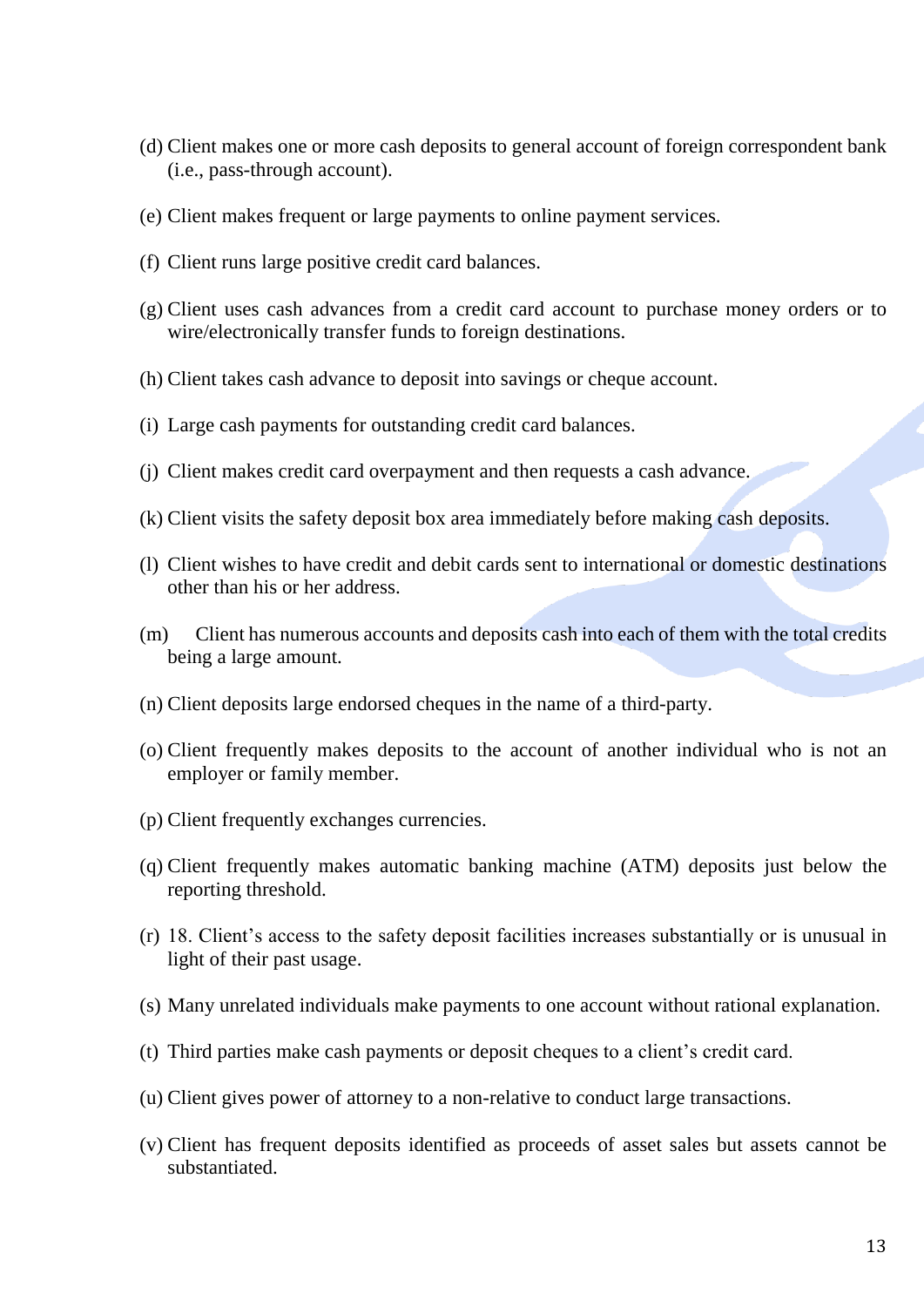- (w) Client acquires significant assets and liquidates them quickly with no explanation.
- (x) Client acquires significant assets and encumbers them with security interests that do not make economic sense.
- (y) Client requests movement of funds that are uneconomical.
- (z) High volume of wire/electronic transfers are made or received through the account.

## **(2) Corporate and business transactions**

Some businesses may be susceptible to the co-mingling of illicit funds with legitimate business income. This is a very common method of money laundering. These businesses include those that conduct a significant part of their business in cash, such as restaurants, bars, parking lots, convenience stores and vending machine companies. On opening accounts for the various businesses in your area, you would likely be aware of those that are mainly cash based. Unusual or unexplained increases in cash deposits made by those entities may be indicative of suspicious activity. Below are some of the examples:

- (a) Accounts are used to receive or disburse large sums but show virtually no normal business-related activities, such as the payment of salaries, invoices, etc.
- (b) Accounts have a large volume of deposits in bank drafts, cashier's cheques, money orders or electronic funds transfers, which is inconsistent with the client's business.
- (c) Accounts have deposits in combinations of monetary instruments that are atypical of legitimate business activity (for example, deposits that include a mix of business, payroll, and social security cheques).
- (d) Accounts have deposits in combinations of cash and monetary instruments not normally associated with business activity.
- (e) Business does not want to provide complete information regarding its activities.
- (f) Financial statements of the business differ noticeably from those of similar businesses.
- (g) Representatives of the business avoid contact with the branch as much as possible, even when it would be more convenient for them.
- (h) Deposits to or withdrawals from a corporate account are primarily in cash rather than in the form of debit and credit normally associated with commercial operations.
- (i) Client deposits large amounts of currency wrapped in currency straps.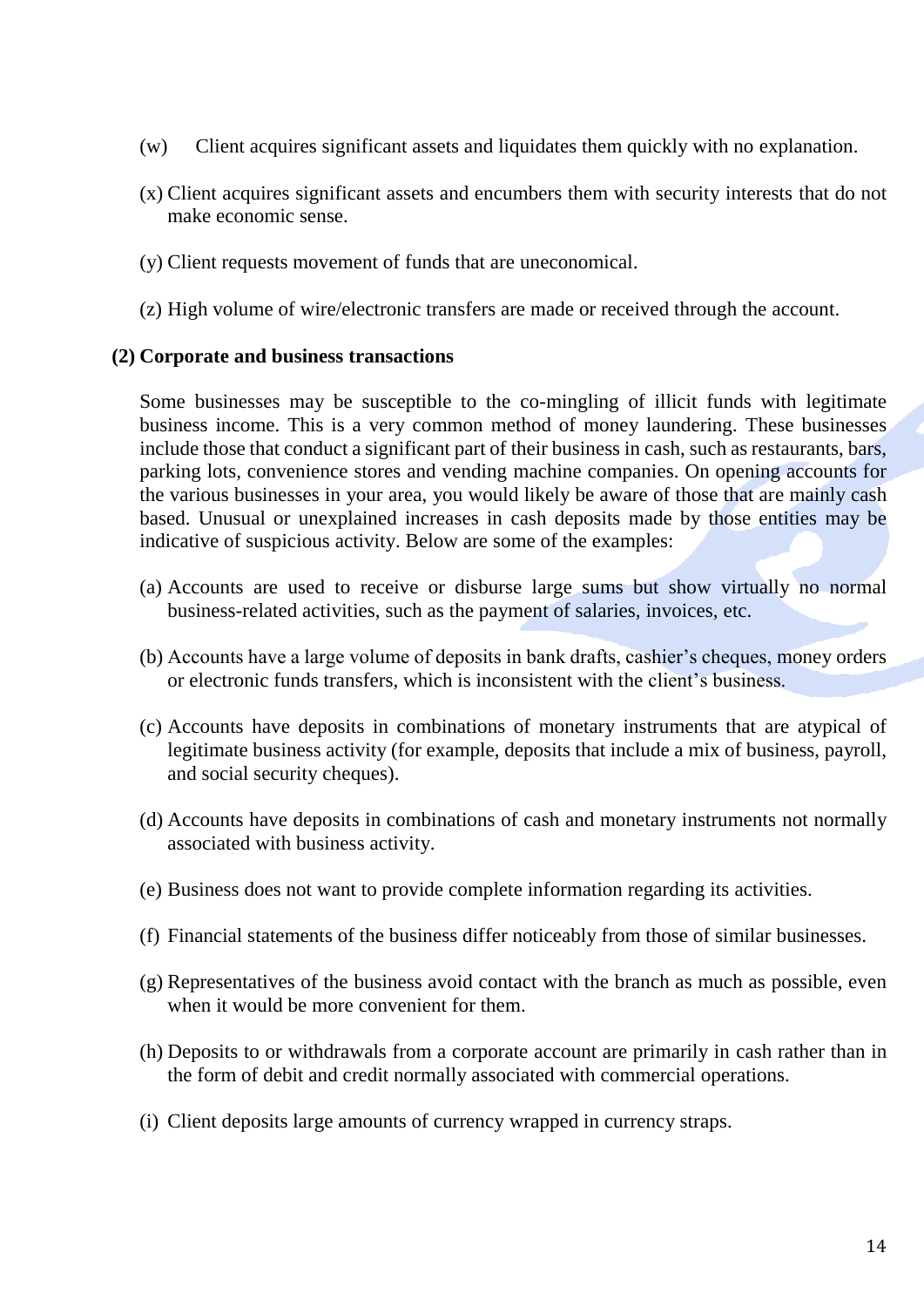- (j) Client makes a large volume of seemingly unrelated deposits to several accounts and frequently transfers a major portion of the balances to a single account at the same bank or elsewhere.
- (k) Client makes a large volume of cash deposits from a business that is not normally cash intensive.
- (l) Client makes large cash withdrawals from a business account not normally associated with cash transactions.
- (m) Client consistently makes immediate large withdrawals from an account that has just received a large and unexpected credit from abroad.
- (n) Client makes a single and substantial cash deposit composed of many large bills.
- (o) Small, single-location business makes deposits on the same day at different branches across a broad geographic area that does not appear practical for the business.
- (p) There is a substantial increase in deposits of cash or negotiable instruments by a company offering professional advisory services, especially if the deposits are promptly transferred.
- (q) There is a sudden change in cash transactions or patterns.
- (r) Client wishes to have credit and debit cards sent to international or domestic destinations other than his or her place of business.
- (s) There is a marked increase in transaction volume on an account with significant changes in an account balance that is inconsistent with or not in keeping with normal business practices of the client's account.
- (t) Asset acquisition is accompanied by security arrangements that are not consistent with normal practice.
- (u) Unexplained transactions are repeated between personal and commercial accounts.
- (v) Activity is inconsistent with stated business.
- (w) Account has close connections with other business accounts without any apparent reason for the connection.
- (x) Activity suggests that transactions may offend securities regulations or the business prospectus is not within the requirements.
- (y) A large number of incoming and outgoing wire/electronic transfers take place for which there appears to be no logical business or other economic purpose, particularly when this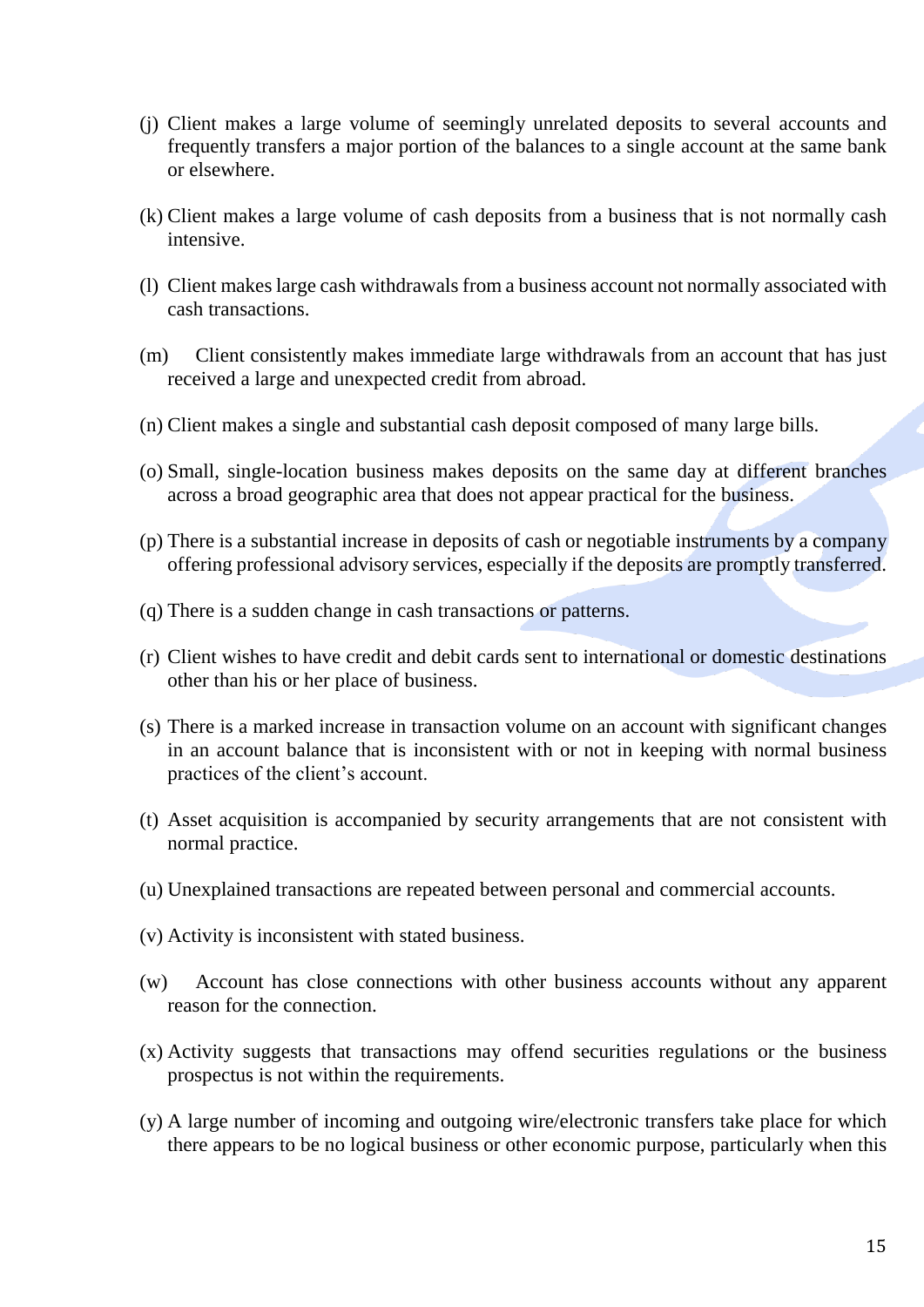is through or from locations of concern, such as countries known or suspected to facilitate money laundering activities.

## **(3) Electronic funds transfers (EFTs)**

If you are involved in the business of electronic funds transfers (EFTs) or the remittance or transmission of funds, consider the following indicators;

- (a) Client is reluctant to give an explanation for the remittance.
- (b) Client orders wire/electronic transfers in small amounts in an apparent effort to avoid triggering identification or reporting requirements.
- (c) Client transfers large sums of money to overseas locations with instructions to the foreign entity for payment in cash.
- (d) Client receives large sums of money from an overseas location and the transfers include instructions for payment in cash.
- (e) Client makes frequent or large funds transfers for individuals or entities that have no account relationship with the institution.
- (f) Client receives frequent funds transfers from individuals or entities who have no account relationship with the institution.
- (g) Client receives funds transfers and immediately purchases monetary instruments prepared for payment to a third party which is inconsistent with or outside the normal course of business for the client.
- (h) Client requests payment in cash immediately upon receipt of a large funds transfer.
- (i) Client instructs you to transfer funds abroad and to expect an equal incoming transfer. Immediately after transferred funds have been cleared, the client moves the funds to another account or to another individual or entity.
- (j) Client shows unusual interest in funds transfer systems and questions the limit of what amount can be transferred.
- (k) Client transfers funds to another country without changing the currency.
- (l) Large incoming wire/electronic transfers from foreign jurisdictions are removed immediately by company principals.
- (m) Client sends frequent wire/electronic transfers to foreign countries, but does not seem to have connection to such countries.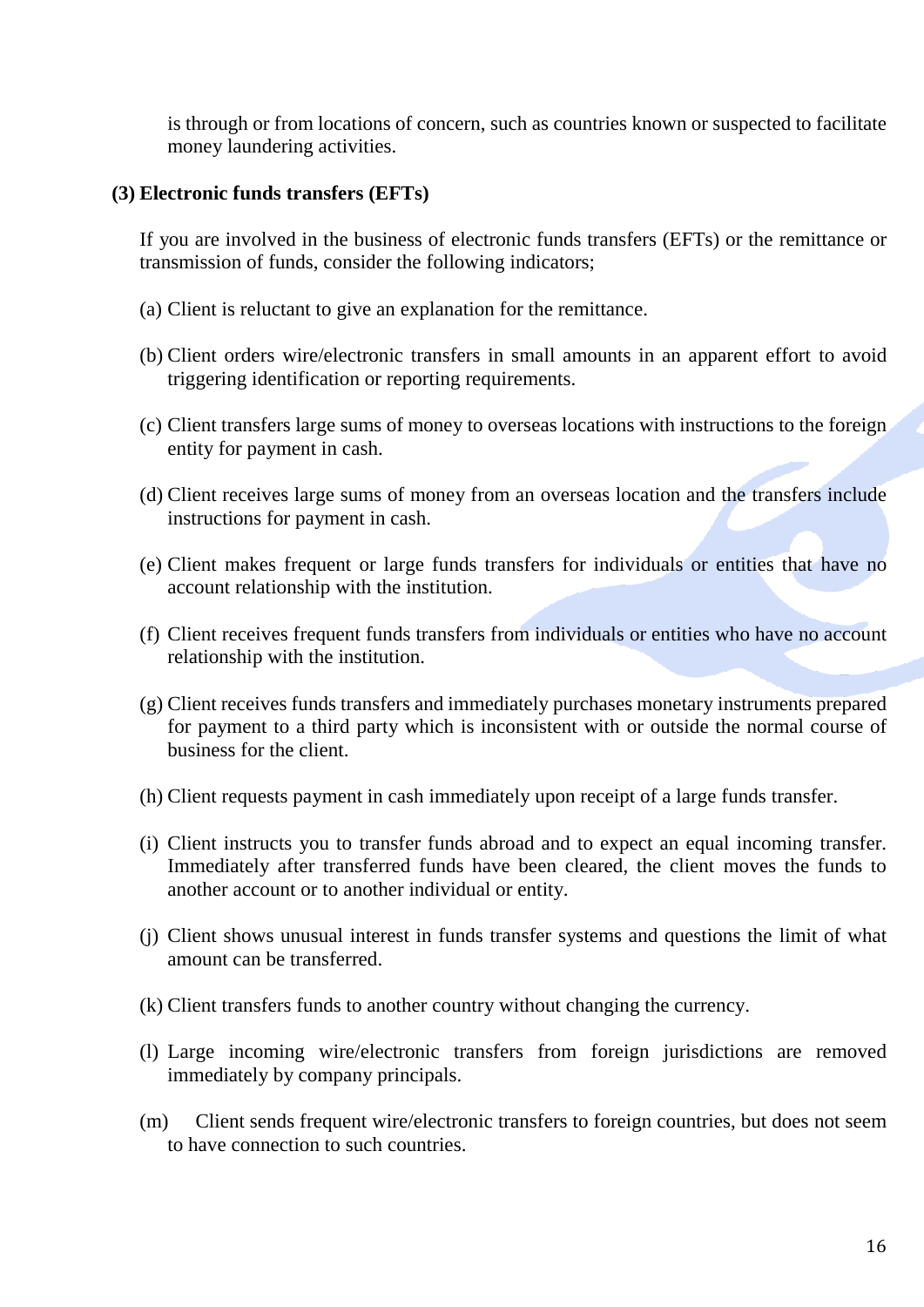- (n) Wire/electronic transfers are received from entities having no apparent business connection with client.
- (o) Size of funds transfers is inconsistent with normal business transactions for that client.
- (p) Rising volume of remittances exceeds what was expected from the client when the relationship was established.
- (q) Several clients request transfers either on the same day or over a period of two to three days to the same recipient.
- (r) Different clients request transfers that are all paid for by the same client.
- (s) Several clients requesting transfers share common identifiers, such as family name, address or telephone number.
- (t) Several different clients send transfers that are similar in amounts, sender names, test questions, free message text and destination country.
- (u) A client sends or receives multiple transfers to or from the same individual.
- (v) Stated occupation of the client or the client's financial standing is not in keeping with the level or type of activity (for example a student or an unemployed individual who receives or sends large numbers of wire/electronic transfers).
- (w) Migrant remittances made outside the usual remittance corridors.
- (x) Personal funds sent at a time not associated with salary payments.
- (y) Country of destination for a wire/electronic transfer is not consistent with the nationality of the individual client.
- (z) Client requests transfers to a large number of recipients outside Uganda who do not appear to be family members.
- (aa) Client does not appear to know the recipient to whom he or she is sending the transfer.
- (bb) Client does not appear to know the sender of the transfer from whom the transfer was received.
- (cc) Beneficiaries of wire/electronic transfers involve a large group of nationals of countries associated with terrorist activity.
- (dd) Client makes funds transfers to free trade zones that are not in line with the client's business.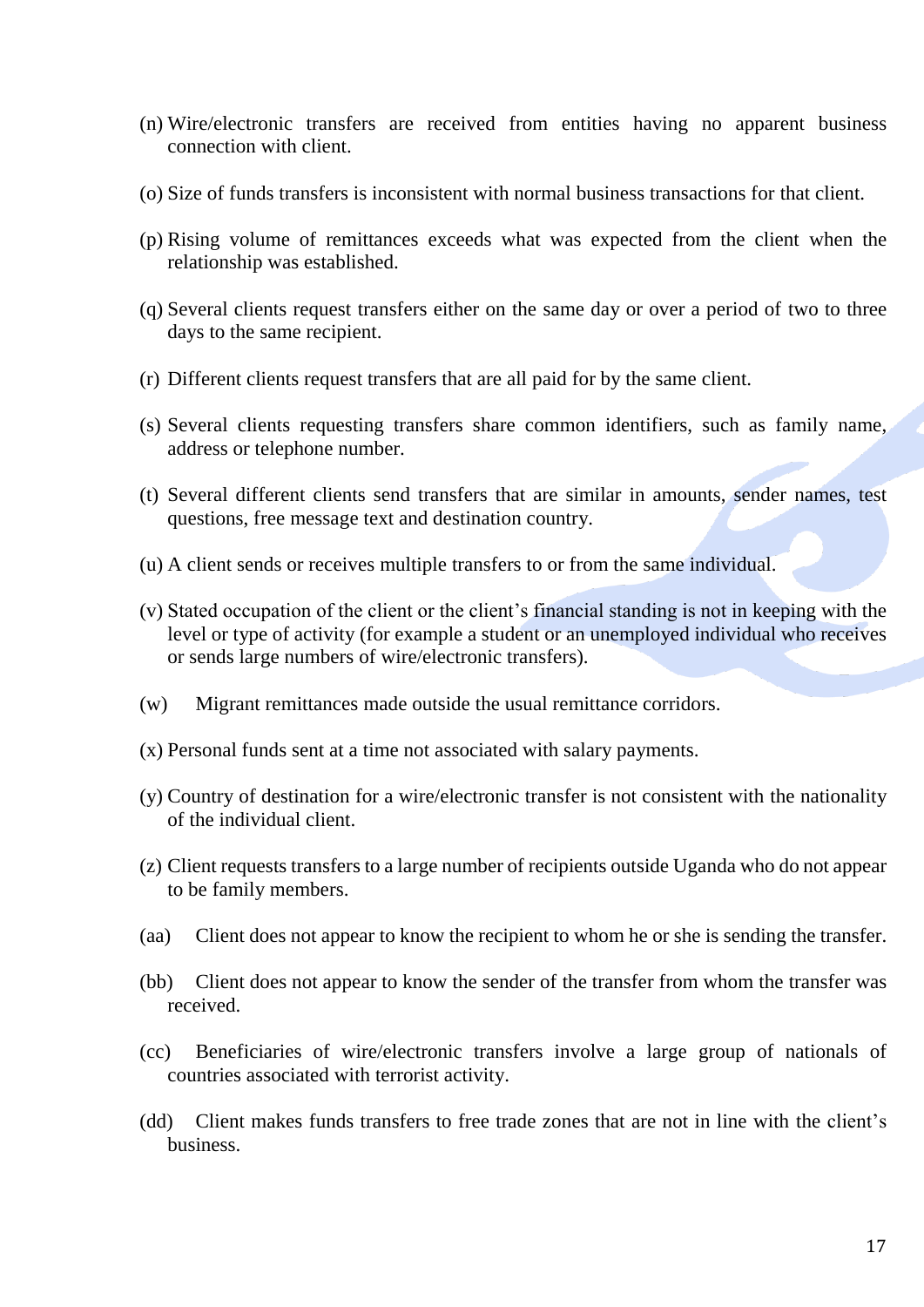(ee) Client conducts transactions involving countries known as narcotic source countries or as trans-shipment points for narcotics or those are known for highly secretive banking and corporate law practices.

#### **(4) Loans**

If you are involved in the business of providing loans (including mortgages) or extending credit to individuals or corporations, consider the following indicators;

- (a) Client suddenly repays a problem loan unexpectedly.
- (b) Client makes a large, unexpected loan payment with unknown source of funds, or a source of funds that does not match what you know about the client.
- (c) Client repays a long term loan, such as a mortgage, within a relatively short time period.
- (d) Source of down payment is inconsistent with borrower's background and income.
- (e) Down payment appears to be from an unrelated third party.
- (f) Down payment uses a series of money orders or bank drafts from different financial institutions.
- (g) Client shows income from "foreign sources" on loan application without providing further details.
- (h) Client's employment documentation lacks important details that would make it difficult for you to contact or locate the employer.
- (i) Client's documentation to ascertain identification, support income or verify employment is provided by an intermediary who has no apparent reason to be involved.
- (j) Client has loans with offshore institutions or companies that are outside the ordinary course of business of the client.
- (k) Client offers you large deposits or some other form of incentive in return for favourable treatment of loan request.
- (l) Client asks to borrow against assets held by another financial institution or a third party, when the origin of the assets is not known.
- (m) The loan transaction does not make economic sense (for example, the client has significant assets, and there does not appear to be a sound business reason for the transaction).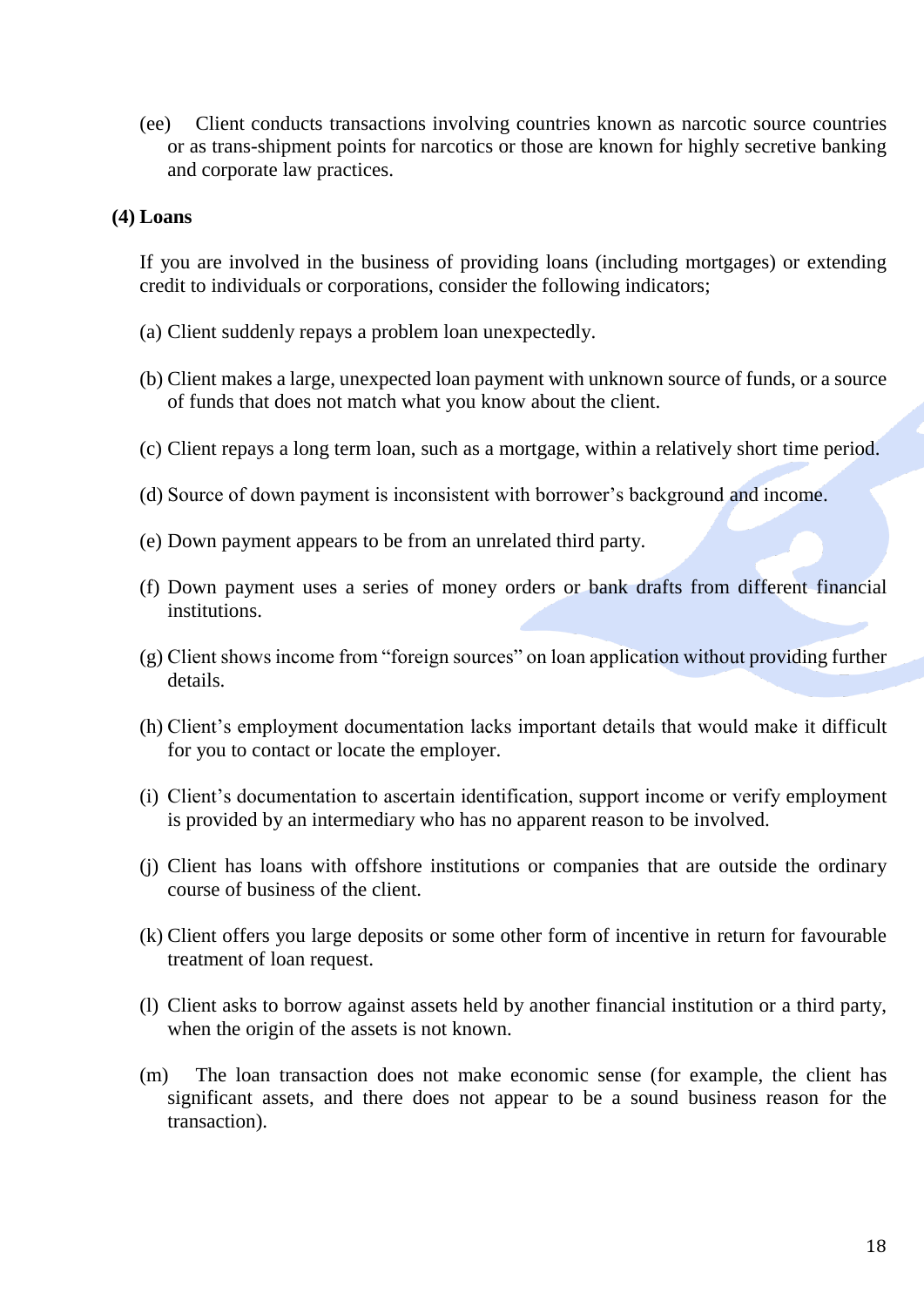- (n) Customer seems unconcerned with terms of credit or costs associated with completion of a loan transaction.
- (o) Client applies for loans on the strength of a financial statement reflecting major investments in or income from businesses incorporated in countries known for highly secretive banking and corporate law and the application is outside the ordinary course of business for the client.
- (p) Down payment or other loan payments are made by a party who is not a relative of the client.

## **3. Non-profit Organizations (including registered charities)**

- (a) Inconsistencies between apparent modest sources of funds of the organization (e.g., communities with modest standard of living) and large amounts of funds raised.
- (b) Inconsistencies between the pattern or size of financial transactions and the stated purpose and activity of the organization.
- (c) Sudden increase in the frequency and amounts of financial transactions for the organization, or the inverse, that is, the organization seems to hold funds in its account for a very long period.
- (d) Large and unexplained cash transactions by the organization.
- (e) Absence of contributions from donors located in Uganda.
- (f) The organization's directors are outside Uganda, particularly if large outgoing transactions are made to the country of origin of the directors and especially if that country is a high-risk jurisdiction.
- (g) Large number of non-profit organizations with unexplained links.
- (h) The non-profit organization appears to have little or no staff, no suitable offices or no telephone number, which is incompatible with their stated purpose and financial flows.
- (i) The non-profit organization has operations in, or transactions to or from, high- risk jurisdictions.

## **4. Life Insurance Companies, Brokers And Agents**

If you provide life insurance or annuities as your main occupation or as one of the many services that you offer, consider the following indicators. For insurance companies that provide loans.

(a) Client wants to use cash for a large transaction.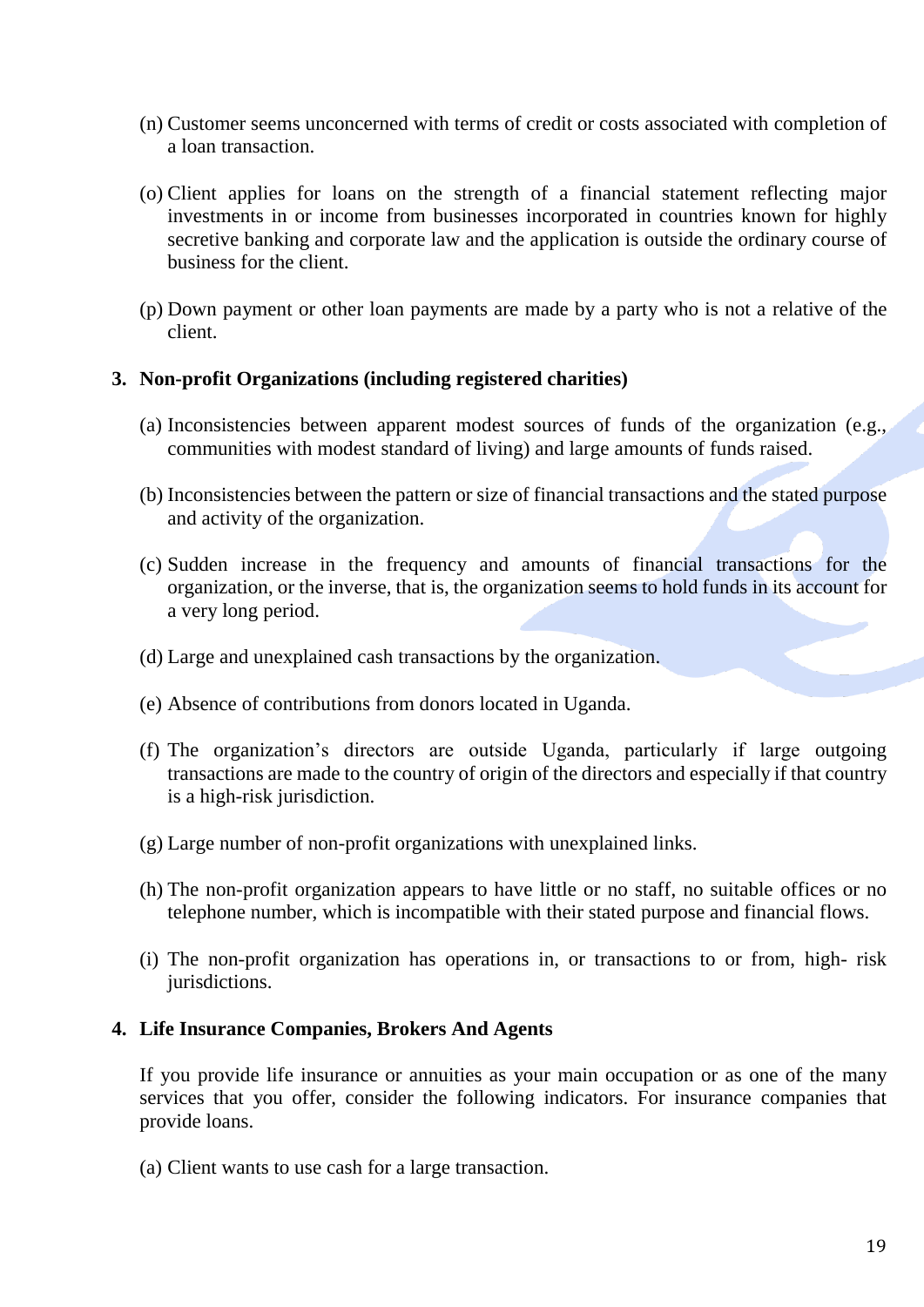- (b) Client proposes to purchase an insurance product using a cheque drawn on an account other than his or her personal account.
- (c) Client requests an insurance product that has no discernible purpose and is reluctant to divulge the reason for the investment.
- (d) Client who has other small policies or transactions based on a regular payment structure makes a sudden request to purchase a substantial policy with a lump sum payment.
- (e) Client conducts a transaction that results in a conspicuous increase in investment contributions.
- (f) Scale of investment in insurance products is inconsistent with the client's economic profile.
- (g) Unanticipated and inconsistent modification of client's contractual conditions, including significant or regular premium top-ups.
- (h) Unforeseen deposit of funds or abrupt withdrawal of funds.
- (i) Involvement of one or more third parties in paying the premiums or in any other matters involving the policy.
- (j) Overpayment of a policy premium with a subsequent request to refund the surplus to a third party.
- (k) Funds used to pay policy premiums or deposits originate from different sources.
- (l) Use of life insurance product in a way that resembles use of a bank account, namely making additional premium payments and frequent partial redemptions.
- (m) Client cancels investment or insurance soon after purchase.
- (n) Early redemption takes place in the absence of a reasonable explanation or in a significantly uneconomic manner.
- (o) Client shows more interest in the cancellation or surrender of an insurance contract than in the long-term results of investments or the costs associated with termination of the contract.
- (p) Client makes payments with small denomination notes, uncommonly wrapped, with postal money orders or with similar means of payment.
- (q) The first (or single) premium is paid from a bank account outside the country.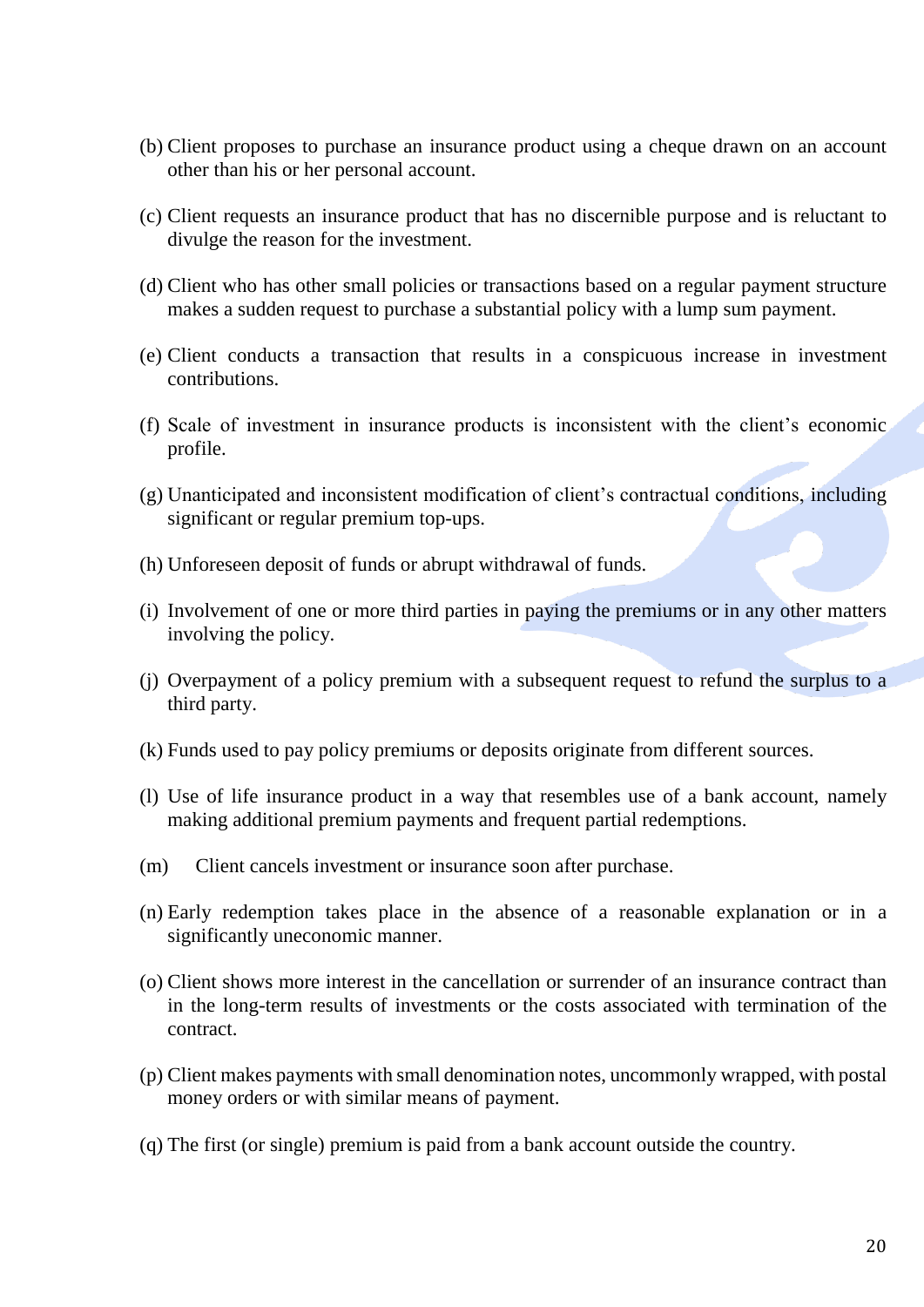- (r) Client accepts very unfavourable conditions unrelated to his or her health or age.
- (s) Transaction involves use and payment of a performance bond resulting in a cross border payment.
- (t) Repeated and unexplained changes in beneficiary.
- (u) Relationship between the policy holder and the beneficiary is not clearly established.

## **5. Securities Dealers**

If you are involved in the business of dealing in securities, segregated fund products or any other financial instruments, including portfolio managers and investment counsellors, consider the following indicators;

- (a) Accounts that have been inactive suddenly experience large investments that are inconsistent with the normal investment practice of the client or their financial ability.
- (b) Any dealing with a third party when the identity of the beneficiary or counterparty is undisclosed.
- (c) Client attempts to purchase investments with cash.
- (d) Client uses securities or futures brokerage firm as a place to hold funds that are not being used in trading of securities or futures for an extended period of time and such activity is inconsistent with the normal investment practice of the client or their financial ability.
- (e) Client instructs that monies received through the sale of shares be deposited into a bank account rather than a trading or brokerage account which is inconsistent with the normal practice of the client.
- (f) Client frequently makes large investments in stocks, bonds, investment trusts or other securities in cash or by cheque within a short time period, inconsistent with the normal practice of the client.
- (g) Client makes large or unusual settlements of securities in cash.
- (h) Transfers of funds or securities between accounts not known to be related to the client.
- (i) Several clients open accounts within a short period of time to trade the same stock.
- (j) 10. Client is an institutional trader that trades large blocks of junior or penny stock on behalf of an unidentified party.
- (k) Unrelated clients redirect funds toward the same account.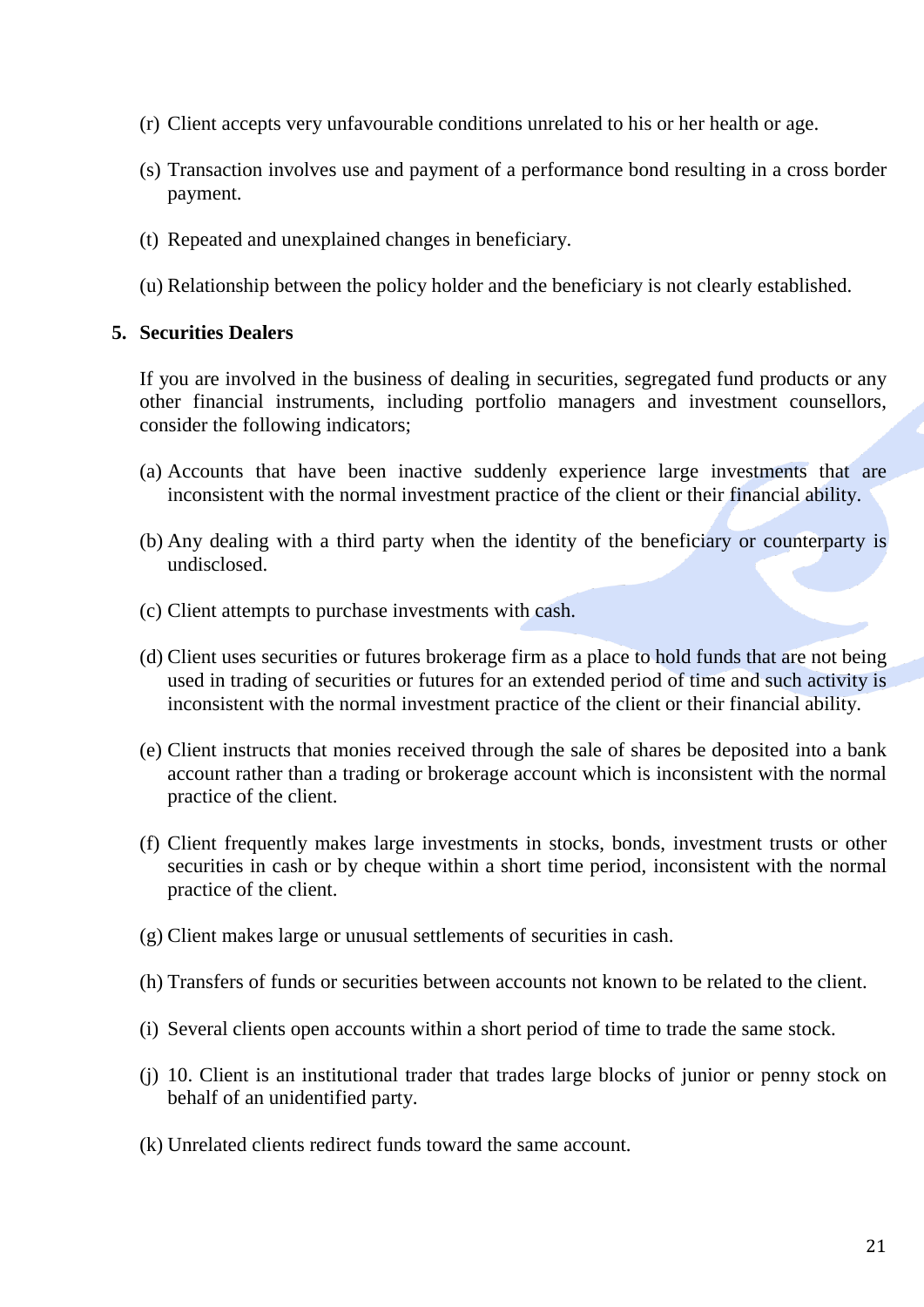- (l) Trades conducted by entities that you know have been named or sanctioned by regulators in the past for irregular or inappropriate trading activity.
- (m) Transaction of very large value.
- (n) Client is willing to deposit or invest at rates that are not advantageous or competitive.
- (o) All principals of client are located outside Uganda.
- (p) Client attempts to purchase investments with instruments in the name of a third party.
- (q) Payments made by way of third party cheques are payable to, or endorsed over to, the client.
- (r) Transactions made by your employees, or that you know are made by a relative of your employee, to benefit unknown parties.
- (s) Third-party purchases of shares in other names (i.e., nominee accounts), transactions in which clients make settlements with cheques drawn by, or remittances from, third parties.
- (t) Unusually large amounts of securities or stock certificates in the names of individuals other than the client.
- (u) Client maintains bank accounts and custodian or brokerage accounts at offshore banking centres with no explanation by client as to the purpose for such relationships.
- (v) Proposed transactions are to be funded by international wire/electronic payments, particularly if from countries where there is no effective anti-money laundering system.

#### **6. Money Services Businesses**

If you are involved in the money services business, including foreign exchange dealers, money remitters, issuers' of traveller's cheques, consider the following indicators;

- (a) Client requests a transaction at a foreign exchange rate that exceeds the posted rate.
- (b) Client wants to pay transaction fees that exceed the posted fees.
- (c) Client exchanges currency and requests the largest possible denomination bills in a foreign currency.
- (d) Client knows little about address and contact details for payee, is reluctant to disclose this information, or requests a bearer instrument.
- (e) Client wants a cheque issued in the same currency to replace the one being cashed.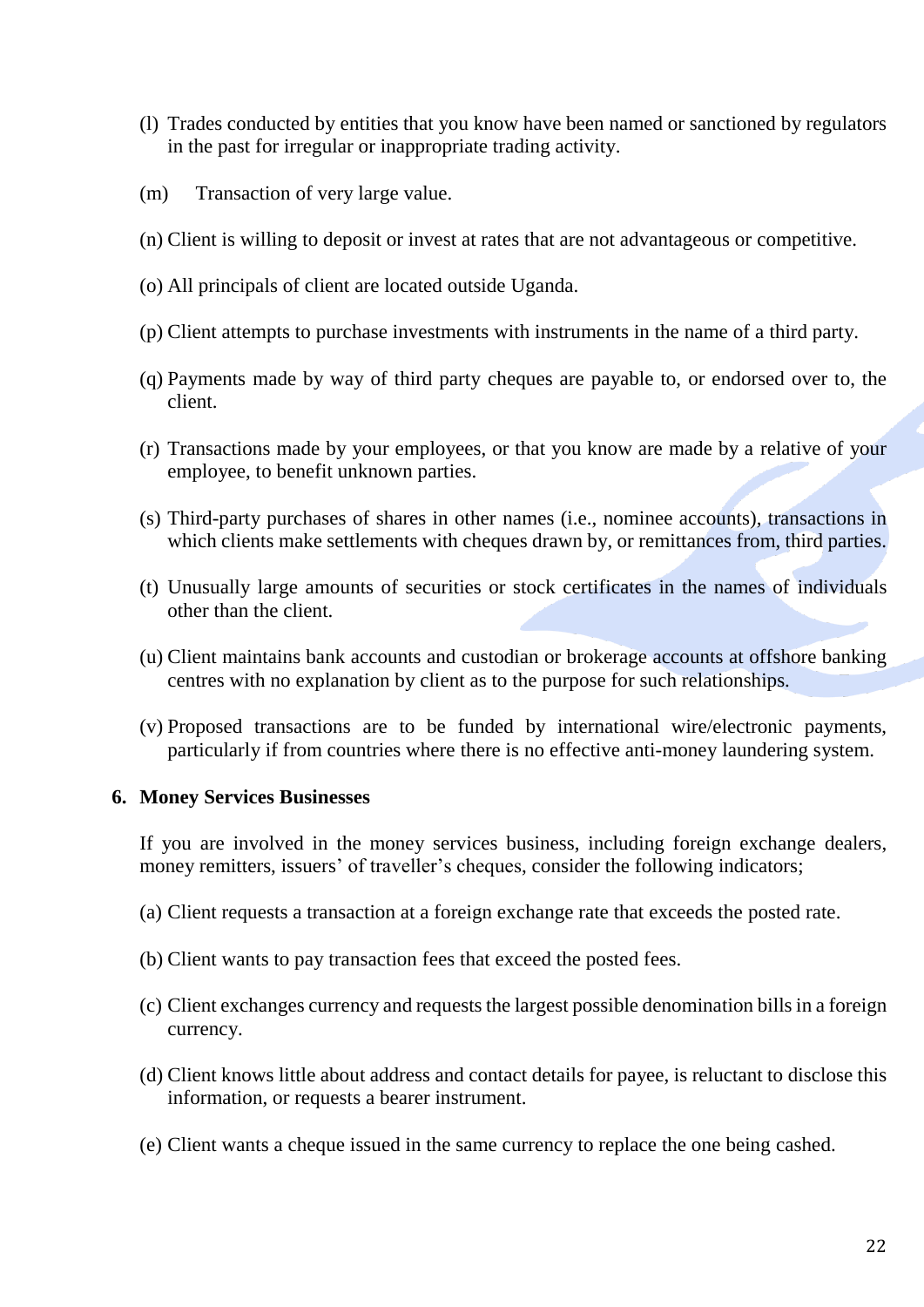- (f) Client wants cash converted to a cheque and you are not normally involved in issuing cheques.
- (g) Client enters into transactions with counter parties in locations that are unusual for the client.
- (h) Client instructs that funds are to be picked up by a third party on behalf of the payee.
- (i) Client makes large purchases of traveller's cheques not consistent with known travel plans.
- (j) Client makes purchases of money orders in large volumes.
- (k) Client requests numerous cheques in small amounts and various names, which total the amount of the exchange.
- (l) Client requests that a cheque or money order be made out to the bearer.
- (m) Client requests that a large amount of foreign currency be exchanged to another foreign currency.

#### **7. Accountants**

If you are an accountant, consider the following indicators when you are carrying out certain activities on behalf of your client;

- (a) Client appears to be living beyond his or her means.
- (b) Client has cheques inconsistent with sales (i.e., unusual payments from unlikely sources).
- (c) Client has a history of changing bookkeepers or accountants yearly.
- (d) Client is uncertain about location of company records.
- (e) Company carries non-existent or satisfied debt that is continually shown as current on financial statements.
- (f) Company has no employees, which is unusual for the type of business.
- (g) Company is paying unusual consultant fees to offshore companies.
- (h) Company records consistently reflect sales at less than cost, thus putting the company into a loss position, but the company continues without reasonable explanation of the continued loss.
- (i) Company shareholder loans are not consistent with business activity.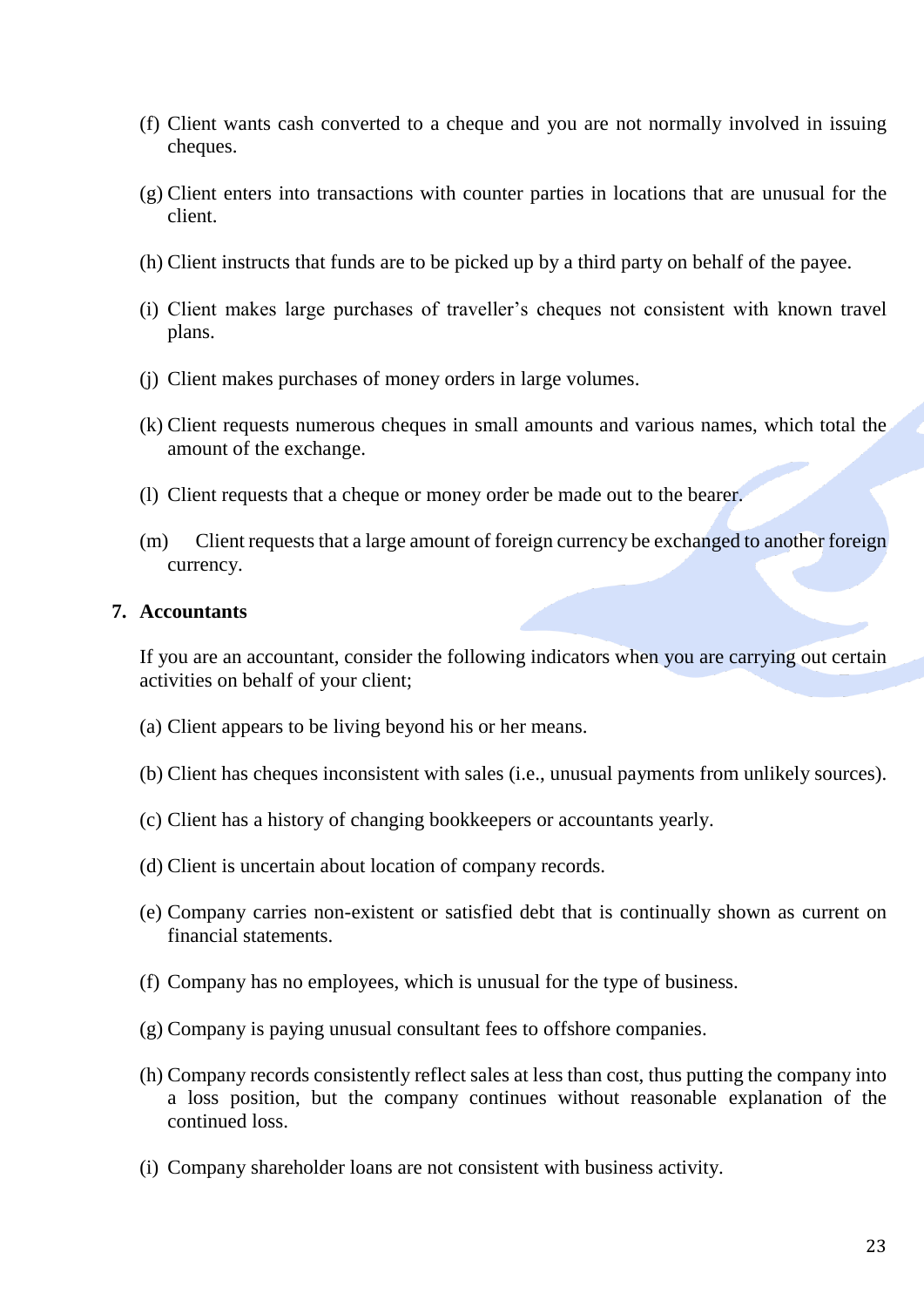- (j) Examination of source documents shows misstatements of business activity that cannot be readily traced through the company books.
- (k) Company makes large payments to subsidiaries or similarly controlled companies that are not within the normal course of business.
- (l) Company acquires large personal and consumer assets (i.e., boats, luxury automobiles, personal residences) when this type of transaction is inconsistent with the ordinary business practice of the client or the practice of that particular industry.
- (m) Company is invoiced by organizations located in a country that does not have adequate money laundering laws and is known as a highly secretive banking and corporate tax haven.

## **8. Real Estate Brokers And Sales Representatives**

If you are in the real estate industry, consider the following indicators when you act as an agent in the purchase or sale of real estate;

- (a) Client arrives at a real estate purchase with a significant amount of cash.
- (b) Client purchases property in the name of a nominee such as an associate or a relative (other than a spouse).
- (c) Client does not want to put his or her name on any document that would connect him or her with the property or uses different names on offers to purchase, closing documents and deposit receipts.
- (d) Client inadequately explains the last minute substitution of the purchasing party's name.
- (e) Client negotiates a purchase for market value or above asking price, but records a lower value on documents, paying the difference "under the table".
- (f) Client sells property below market value with an additional "under the table" payment.
- (g) Client pays initial deposit with a cheque from a third party, other than a spouse or a parent.
- (h) Client pays substantial down payment in cash and balance is financed by an unusual source or offshore bank.
- (i) Client purchases personal use property under corporate veil when this type of transaction is inconsistent with the ordinary business practice of the client.
- (j) Client purchases property without inspecting it.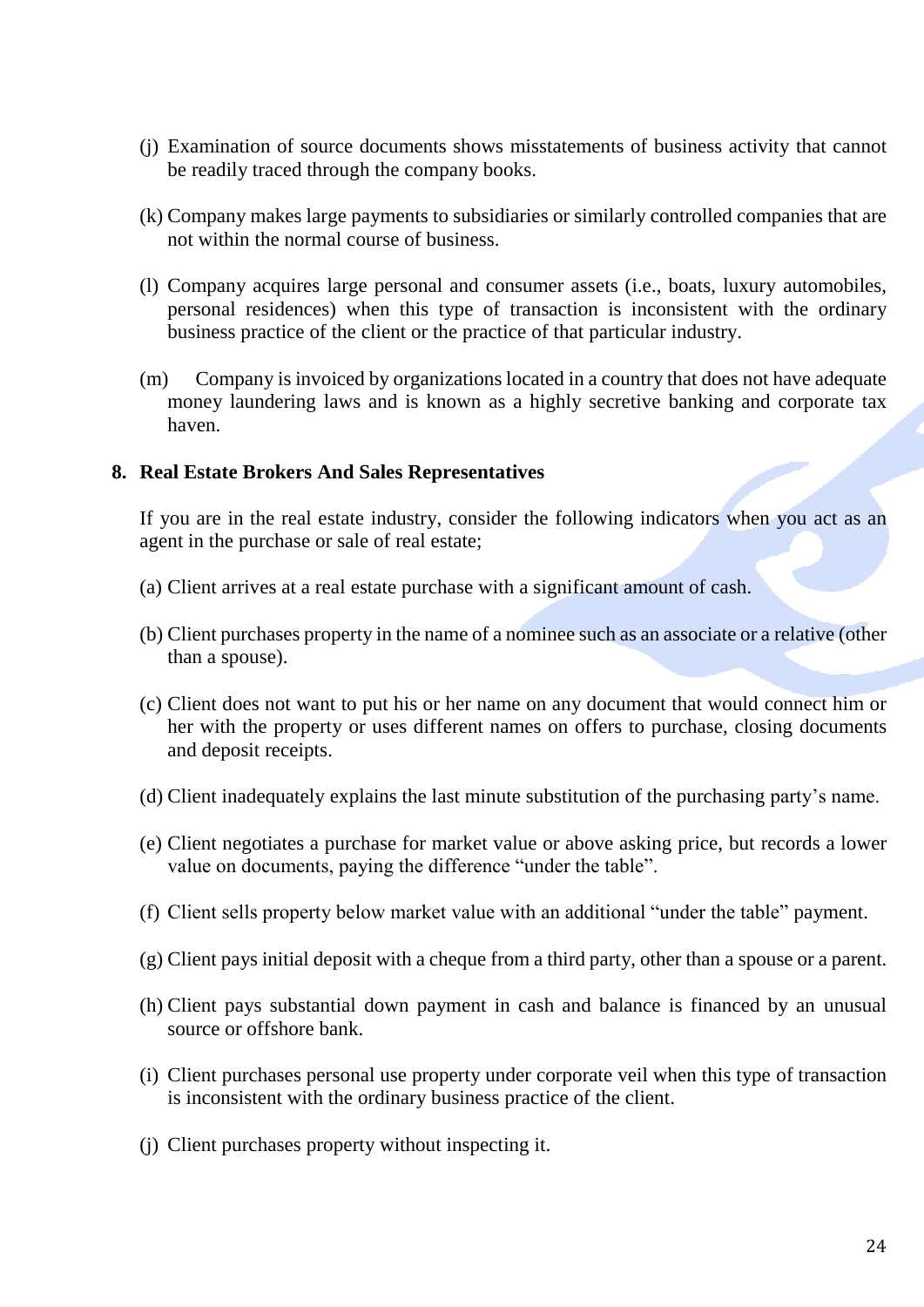- (k) Client purchases multiple properties in a short time period, and seem to have few concerns about the location, condition, and anticipated repair costs, etc. of each property.
- (l) Client pays rent or the amount of a lease in advance using a large amount of cash.
- (m) Client is known to have paid large remodelling or home improvement invoices with cash, on a property for which property management services are provided.
- (n) Client insists on providing signature on documents by fax only.
- (o) Client buys back a property that he or she recently sold.

## **9. Jewellers**

If you are engaged in the jewellery sector, you may consider the following indicators;

- (a) Unusual payment methods, such as the use of large amounts of cash, multiple or sequentially numbered money orders, traveller's checks, or cashier's checks, or payment from unknown third parties.
- (b) Unwillingness by a customer or supplier to provide complete or accurate contact information, financial references, or business affiliations.
- (c) Attempts by a customer or supplier to maintain a high and unusual degree of secrecy with respect to the transaction, such as a request that normal business records not be kept.
- (d) Purchases or sales that are unusual for the particular customer or supplier or type of customer or supplier.
- (e) Purchases or sales that are not in conformity with standard industry practice. For example, one money-laundering scheme observed in this industry involved a customer who ordered items, paid for them in cash, cancelled the order, and then received a large refund.

## **10.Casinos**

If you are engaged in the casino business, consider the following indicators;

- (a) Any casino transaction where an individual receives payment in casino cheques made out to third parties or without a specified payee.
- (b) Client requests a winnings cheque in a third party's name.
- (c) Acquaintances bet against each other in even-money games and it appears that they are intentionally losing to one of the party.